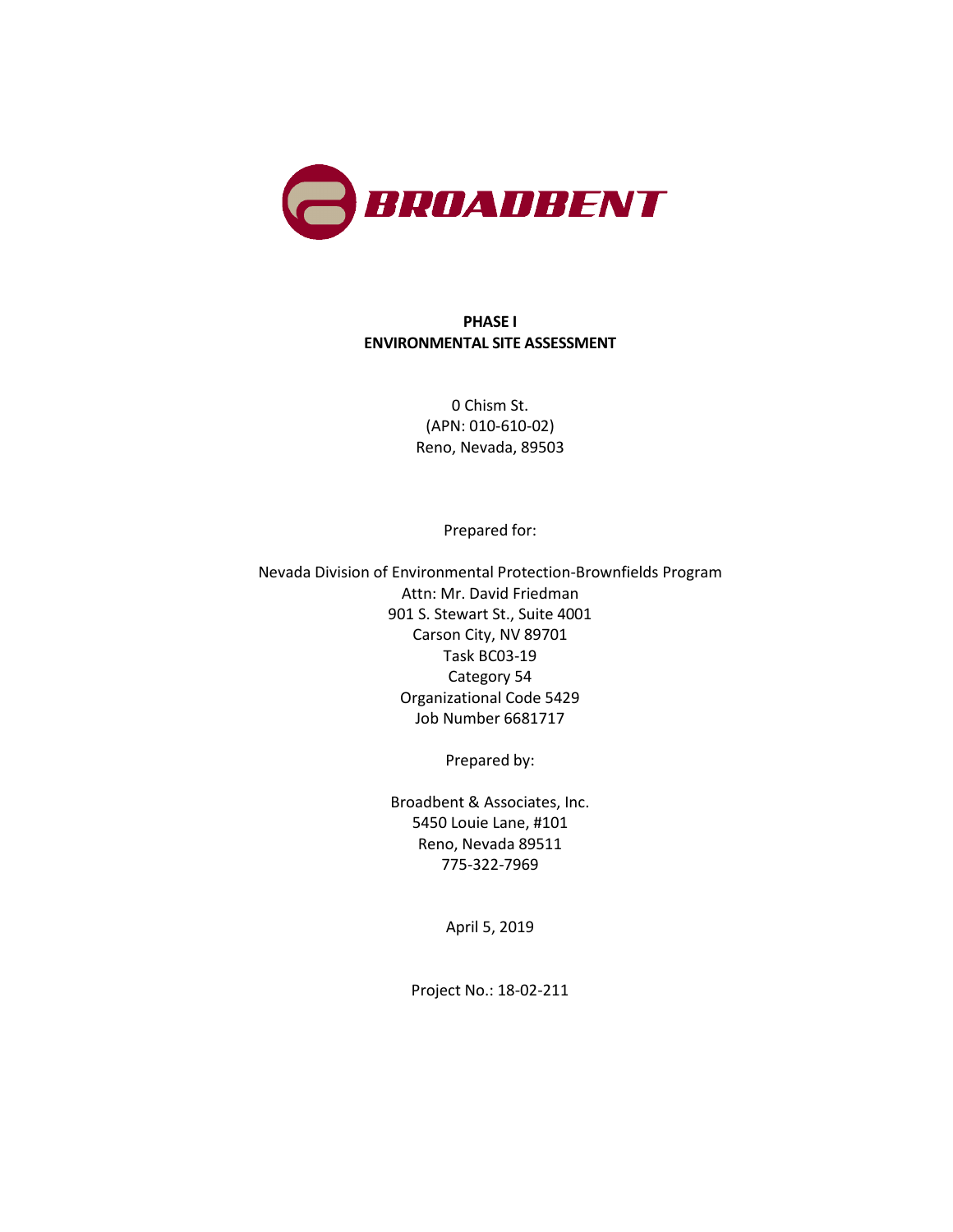

April 5, 2019 Project No: 18-02-211 Task BC03-19 Job Number 6681717

Nevada Division of Environmental Protection-Brownfields Program 901 S. Stewart St., Suite 4001 Carson City, NV 89701

Attn: Mr. David Friedman

RE: Phase I Environmental Site Assessment, 0 Chism St., (APN: 010-610-02), Nevada 89503.

Dear Mr. Friedman:

Attached is the report titled *Phase I Environmental Site Assessment,* 0 Chism St., (APN: 010-610-02), Nevada. This report includes a description of activities performed and results obtained from the investigation.

Should you have questions regarding the work performed or results obtained, please do not hesitate to contact us.

Sincerely, BROADBENT & ASSOCIATES, INC.

Brandon Reiff, PG, CEM #2300 (exp. 3/23/20) Senior Geologist

Enclosure: Phase I Environmental Site Assessment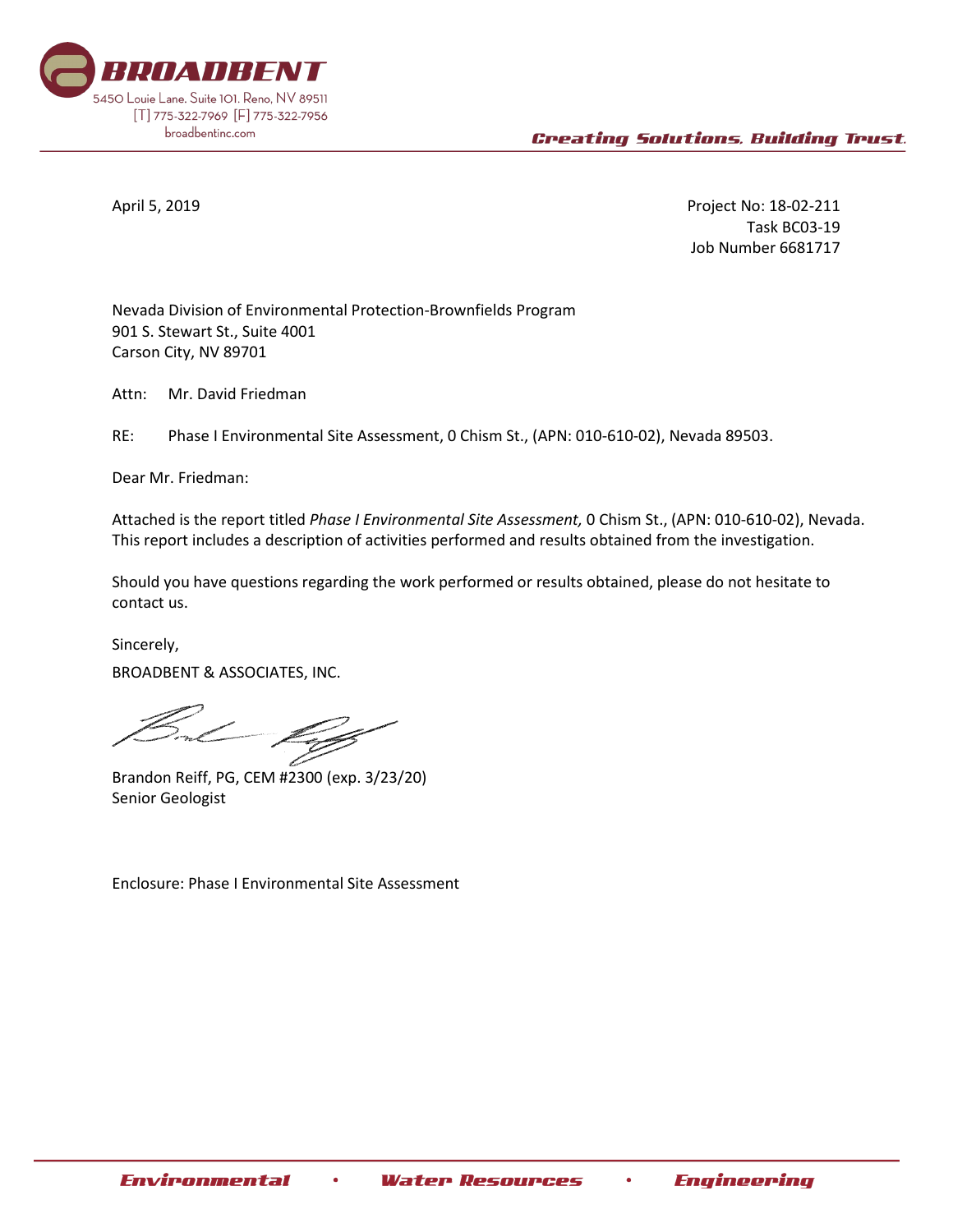# **Table of Contents**

| Section 1: | 1.1<br>1.2<br>1.3<br>1.4<br>1.5<br>1.6                                                                                                                                    |
|------------|---------------------------------------------------------------------------------------------------------------------------------------------------------------------------|
| Section 2: | 2.1<br>2.2<br>2.3<br>2.4                                                                                                                                                  |
| Section 3: | Owner, Key Property Manager, or Occupant Provided Information 5<br>3.1<br>Title Records, Environmental Liens or Activity and Use Limitations5<br>3.2<br>3.3<br>3.4<br>3.5 |
| Section 4: | 4.1<br>4.1.1<br>4.1.2<br>4.1.3<br>4.2<br>4.3<br>4.4<br>4.4.1<br>4.4.2<br>4.4.3<br>4.4.4<br>4.5                                                                            |
| Section 5: | 5.1<br>5.2<br>Hazardous Substance and Unidentified Substance Containers14<br>5.3<br>5.4                                                                                   |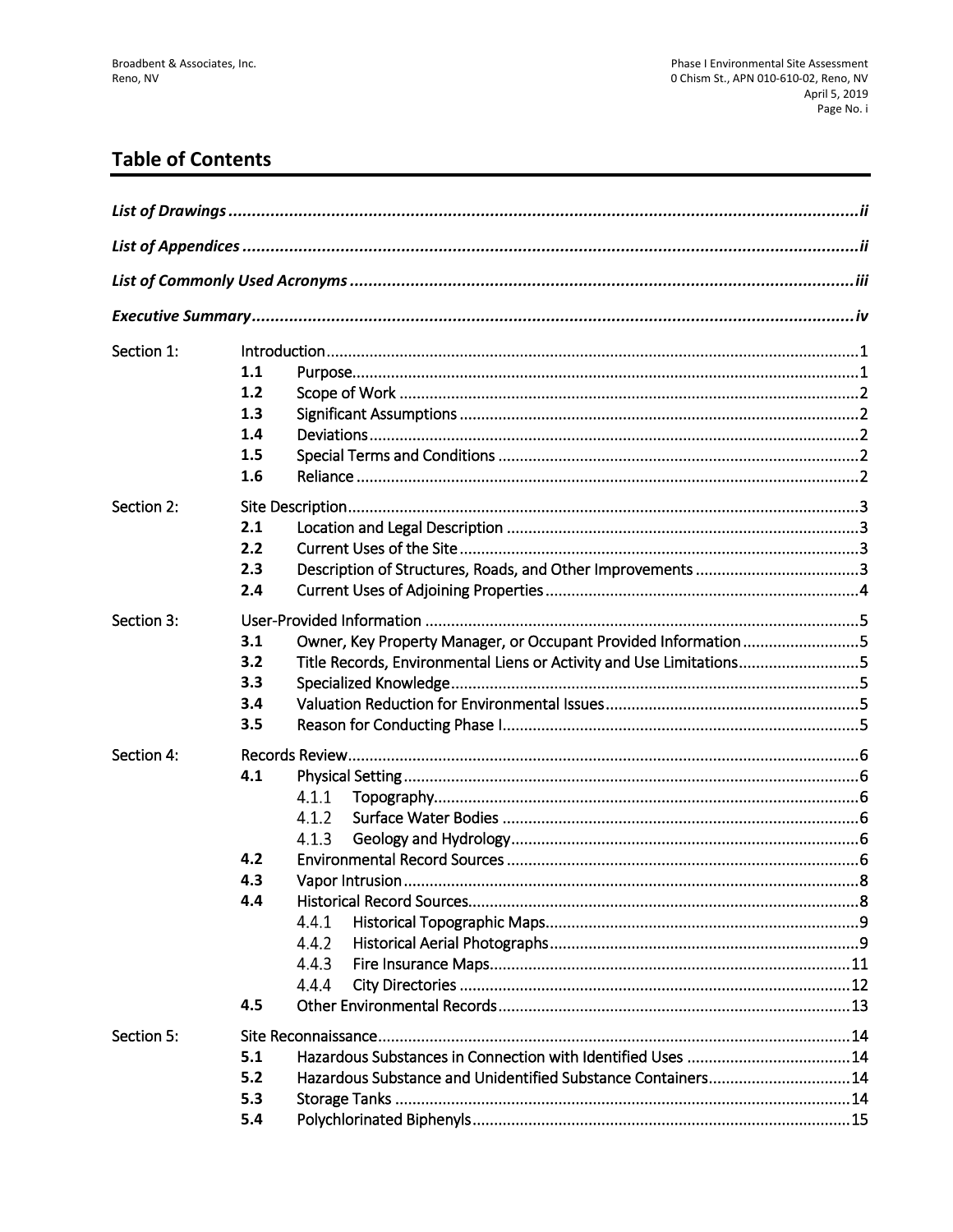|             | 5.5 |  |
|-------------|-----|--|
|             | 5.6 |  |
|             | 5.7 |  |
|             | 5.8 |  |
|             | 5.9 |  |
| Section 6:  |     |  |
|             | 6.1 |  |
|             | 6.2 |  |
| Section 7:  |     |  |
| Section 8:  |     |  |
| Section 9:  |     |  |
| Section 10: |     |  |
| Section 11: |     |  |
| Section 12: |     |  |

#### **List of Drawings**

- 1 Site Location Map
- 2 Property Location Map

## **List of Appendices**

- A Assessor's Parcel Map
- B User-Provided Information Questionnaire
- C Environmental Records Search Report
- D Historical Record Sources
- E Other Environmental Reports
- F Site Reconnaissance Photographs
- G Qualifications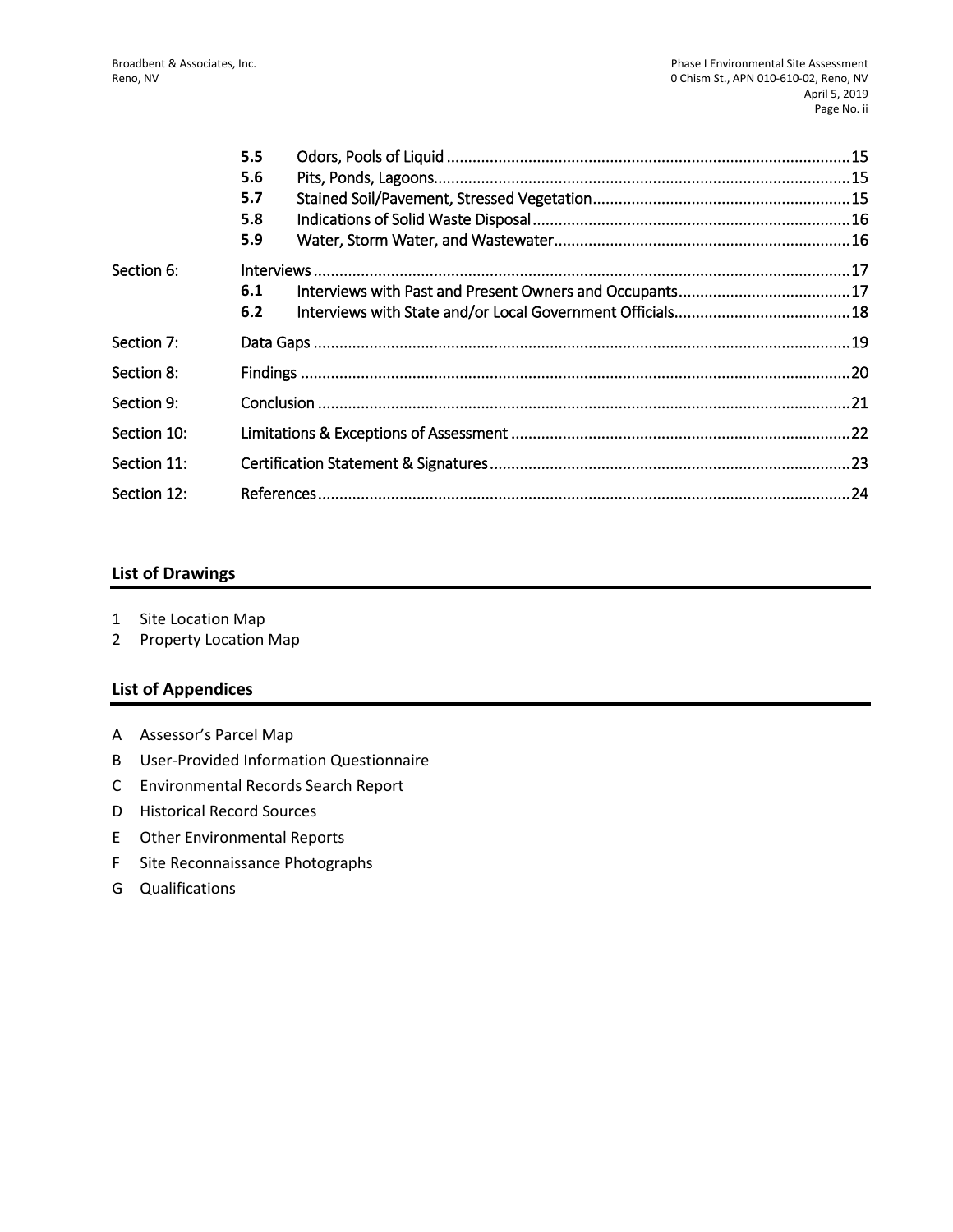#### **List of Commonly Used Acronyms**

AAI – All Appropriate Inquiries APN – Assessor's Parcel Number AST – Aboveground Storage Tank ASTM – ASTM International Broadbent – Broadbent & Associates, Inc. CDL – Clandestine Drug Laboratory CERCLA – Comprehensive Environmental Response, Compensation, and Liability Act CFR – Code of Federal Regulations CREC – Controlled Recognized Environmental Condition EDR – Environmental Data Resources EMI – Emissions Inventory Data EPA – United States Environmental Protection Agency ESA – Environmental Site Assessment FID – Facility Inventory Database FINDS – Facility Index System FIFRA – Federal Insecticide, Fungicide and Rodenticide Act HAZNET – Hazardous Waste Facility & Manifest Database HREC – Historical Recognized Environmental Condition LF – Landfill LUST – Leaking Underground Storage Tank NDEP – Nevada Division of Environmental Protection NPL – National Priorities List PCB – Polychlorinated-biphenyls ppb – Parts per billion ppm – Parts per million PVC – polyvinyl chloride RCRA – Resource Conservation & Recovery Act RCRIS – Resource Conservation & Recovery Act Information System RDA – Redevelopment Agency REC – Recognized Environmental Condition SARA – Superfund Amendments and Reauthorization Act SLIC – Spills, Leaks, and Investigation Cleanups SCS – Soil Conservation Service SWEEPS – Statewide Environmental Evaluation and Planning System SWF – Solid Waste Facility SWRCY – Solid Waste Recycler Database TSCA – Toxic Substances Control Act USDA – United States Department of Agriculture USGS – United States Geological Survey UST – Underground Storage Tank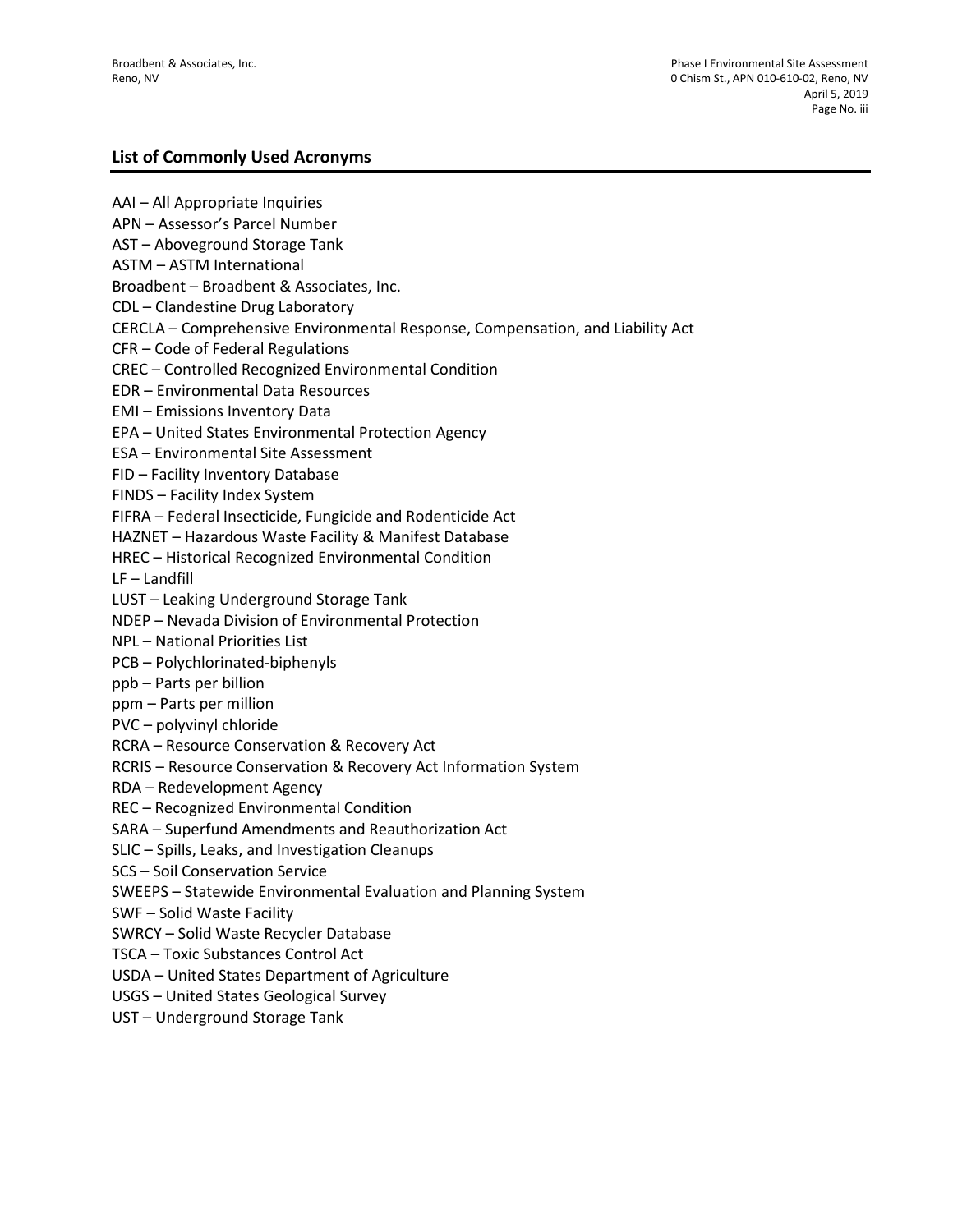#### **Executive Summary**

To assist the City of Reno with their due diligence efforts, Broadbent & Associates, Inc. (Broadbent) has conducted this Phase I Environmental Site Assessment (ESA) on the real property located at 0 Chism St., (APN: 010-610-02), Reno, Nevada 89503. This ESA was conducted in conformance with the scope and limitations of ASTM Practice E1527-13: *Standard Practice for Environmental Site Assessments – Phase I Environmental Site Assessment Process*, and the United States Environmental Protection Agency (EPA) final rule contained within Code of Federal Regulations Volume 40 Part 312 – *Standards and Practices for All Appropriate Inquiries*. Exceptions to, or deletions from, this practice are described in Section 1 of this report. Use of the referenced ASTM Process is intended to satisfy requirements for conducting "all appropriate inquiries" (AAI) under the Comprehensive Environmental Response, Compensation and Liability Act (CERCLA).

This assessment has revealed no recognized environmental conditions in connection with the Property.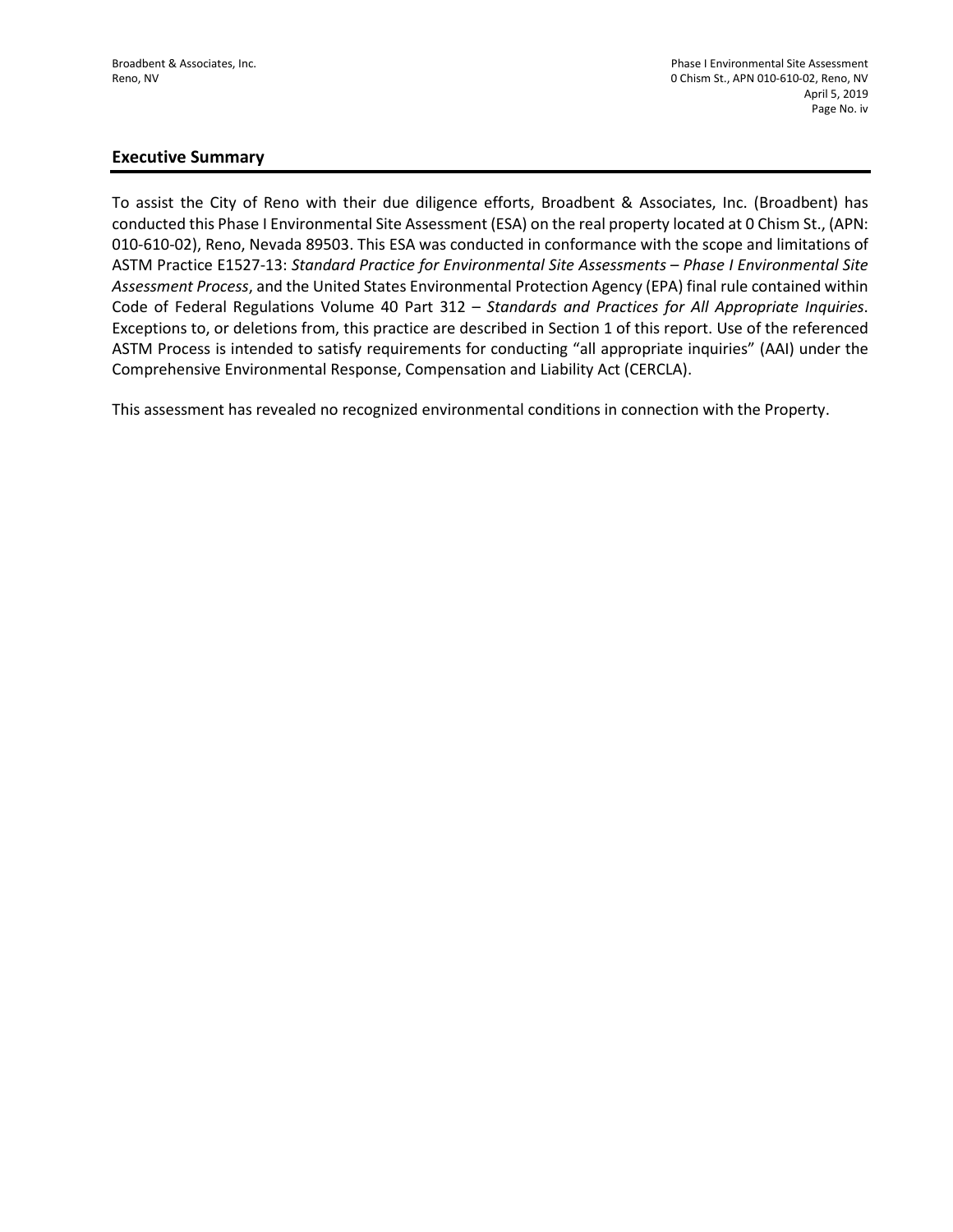# **Section 1: Introduction**

This section describes the purpose of and authorization for conducting this assessment. Also discussed are significant assumptions, deviations, special terms and conditions, and user reliance on this report.

## **1.1** Purpose

To assist the City of Reno with their due diligence efforts relative to the site located at 0 Chism St., (APN: 010- 610-02), in Reno, NV (Property), Broadbent & Associates, Inc. (Broadbent) conducted an All Appropriate Inquiry Phase I Environmental Site Assessment (ESA) consistent with the ASTM International Standard E1527- 13: *Standard Practice for Environmental Site Assessments – Phase I Environmental Site Assessment Process*, and the United States Environmental Protection Agency (EPA) final rule contained within Code of Federal Regulations (CFR) Volume 40 Part 312 – *Standards and Practices for All Appropriate Inquiries* (AAI). The purpose of this due diligence investigation is to identify recognized environmental conditions (RECs), controlled recognized environmental conditions (CRECs), historical recognized environmental conditions (HRECs), and/or *de minimis* conditions as defined below.

A REC is defined by ASTM International as:

"The presence or likely presence of any hazardous substances or petroleum products in, on, or at a property: (1) due to release to the environment; (2) under conditions indicative of a release to the environment; or (3) under conditions that pose a material threat of a future release to the environment. *De minimis* conditions are not recognized environmental conditions."

A HREC is defined by ASTM International as:

"A past release of any hazardous substances or petroleum products that has occurred in connection with the property and has been addressed to the satisfaction of the applicable regulatory authority or meeting unrestricted use criteria established by a regulatory authority, without subjecting the property to any required controls (for example, property use restrictions, activity and use limitations, institutional controls, or engineering controls)."

A CREC is defined by ASTM International as:

"A recognized environmental condition resulting from a past release of hazardous substances or petroleum products that has been addressed to the satisfaction of the applicable regulatory authority (for example, as evidenced by the issuance of a no further action letter or equivalent, or meeting riskbased criteria established by regulatory authority), with hazardous substances or petroleum products allowed to remain in place subject to the implementation of required controls (for example, property use restrictions, activity and use limitations, institutional controls, or engineering controls)."

A *De Minimis* Condition is defined by ASTM International as:

"A condition that generally does not present a threat to human health or the environment and that generally would not be the subject of an enforcement action if brought to the attention of appropriate governmental agencies. Conditions determined to be *de minimis* conditions are not recognized environmental conditions nor controlled recognized environmental conditions."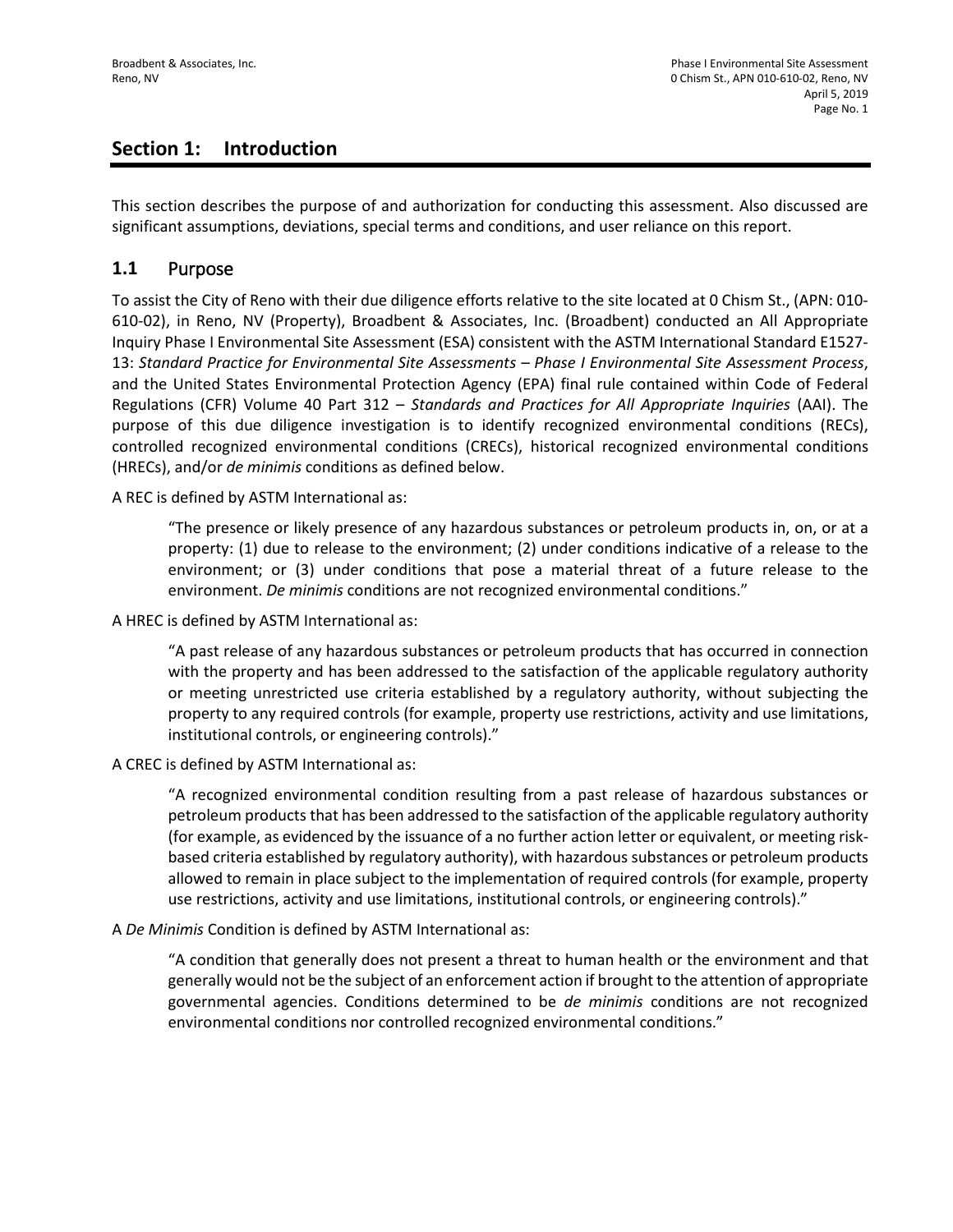# **1.2** Scope of Work

Various investigative methods were utilized to complete this ESA. Specific items accomplished include the following:

- Prepared a general site description
- Reviewed User-provided information
- Reviewed readily ascertainable environmental records
- Conducted a site reconnaissance
- Conducted interviews
- Identified data gaps (if present)
- Prepared this ESA report summarizing assessment results

## **1.3** Significant Assumptions

Conclusions stated in this report are based upon observations made by employees of Broadbent and also upon information provided by others. It is assumed that these observations and information are accurate. However, Broadbent cannot be held responsible for the accuracy of the information provided by others. The scope of this ESA does not purport to encompass every report, record, or other form of documentation relevant to the Property being evaluated.

## **1.4** Deviations

There were no deviations from the ASTM International standards.

## **1.5** Special Terms and Conditions

Observations contained within this assessment are based upon Property conditions readily visible and present at the time of the site reconnaissance. These Property observations are unable to specifically identify conditions of potential mold, asbestos containing building materials, subsurface soil, groundwater, vapor, or underground storage tanks, unless specifically mentioned. This ESA does not attempt to address the unidentified past or forecast future Property conditions.

## **1.6** Reliance

The enclosed ESA has been conducted for the NDEP and the City of Reno and may not be reproduced, distributed, or relied upon by others without the prior written authorization of City of Reno and Broadbent. A Reliance Letter can be prepared for additional use upon request by City of Reno.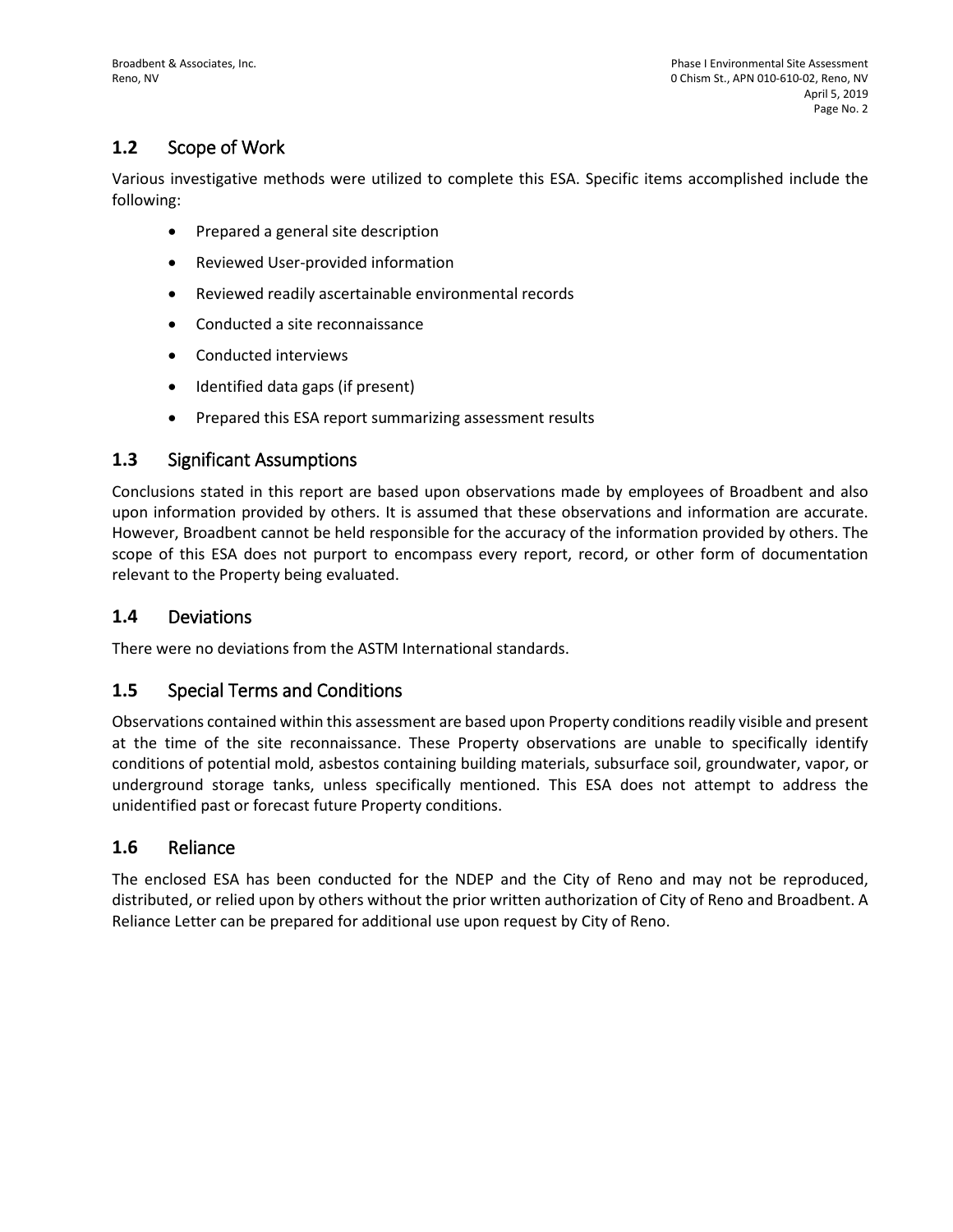# **Section 2: Site Description**

This section describes the Property with its location and legal description, general vicinity characteristics, current uses, description of on-site improvements, and current uses of adjoining properties.

## **2.1** Location and Legal Description

The Property is located within the incorporated limits of Reno, NV. The Property's current physical addresses are 0 Chism St., APN: 010-610-02, Reno, NV. The Washoe County Assessor's Parcel Number for the Property is 010-610-02. Copies of the Washoe County Assessor's Parcel Maps for the Property are provided in Appendix A.

Approximate latitude and longitude coordinates for the center of the Property are 39.524699 North, - 119.831530 West NAD83. The Property is located within a portion of the southeast quarter of Section 10, Township 19 North, Range 19 East, relative to the Mount Diablo Baseline and Meridian. The Property is covered by the United States Geological Survey (USGS) 6723545 Reno, NV 7.5-minute quadrangle topographic map. A Site Location and Property Location Map are provided as Figures 1 and 2, respectively.

## **2.2** Current Uses of the Site

The Property is currently a vacant industrial lot (1.741 acres). No RECs, CRECs, and/or HRECs were noted relative to the Property based on review of current uses of the Property.

# **2.3** Description of Structures, Roads, and Other Improvements

The Property is a vacant industrial lot with no buildings or structures. Additional Property information is provided in the table below.

| Size of Property (approximate)                        | According to the Washoe County Assessor the approximate size of the<br>parcel is 1.741 acres.       |
|-------------------------------------------------------|-----------------------------------------------------------------------------------------------------|
| <b>General Topography of Property</b>                 | The Property has a gradual downward slope to the south.                                             |
| <b>Adjoining and/or Access/Egress Roads</b>           | The Property is accessible by entrances/exits on the southern side of the<br>Property via Chism St. |
| <b>Paved or Concrete Areas (including</b><br>parking) | None.                                                                                               |
| <b>Unimproved Areas</b>                               | There are no known unimproved areas.                                                                |
| <b>Landscaped Areas</b>                               | No landscaped areas were observed on the Property.                                                  |
| <b>Surface Water</b>                                  | At its closest point the Truckee River is approximately 250 ft southwest of<br>the Property.        |
| <b>Potable Water Source</b>                           | Truckee Meadows Water Authority                                                                     |
| <b>Sanitary Sewer Utility</b>                         | <b>Washoe County</b>                                                                                |
| <b>Storm Sewer Utility</b>                            | <b>Washoe County</b>                                                                                |
| <b>Electrical Utility</b>                             | <b>NV Energy</b>                                                                                    |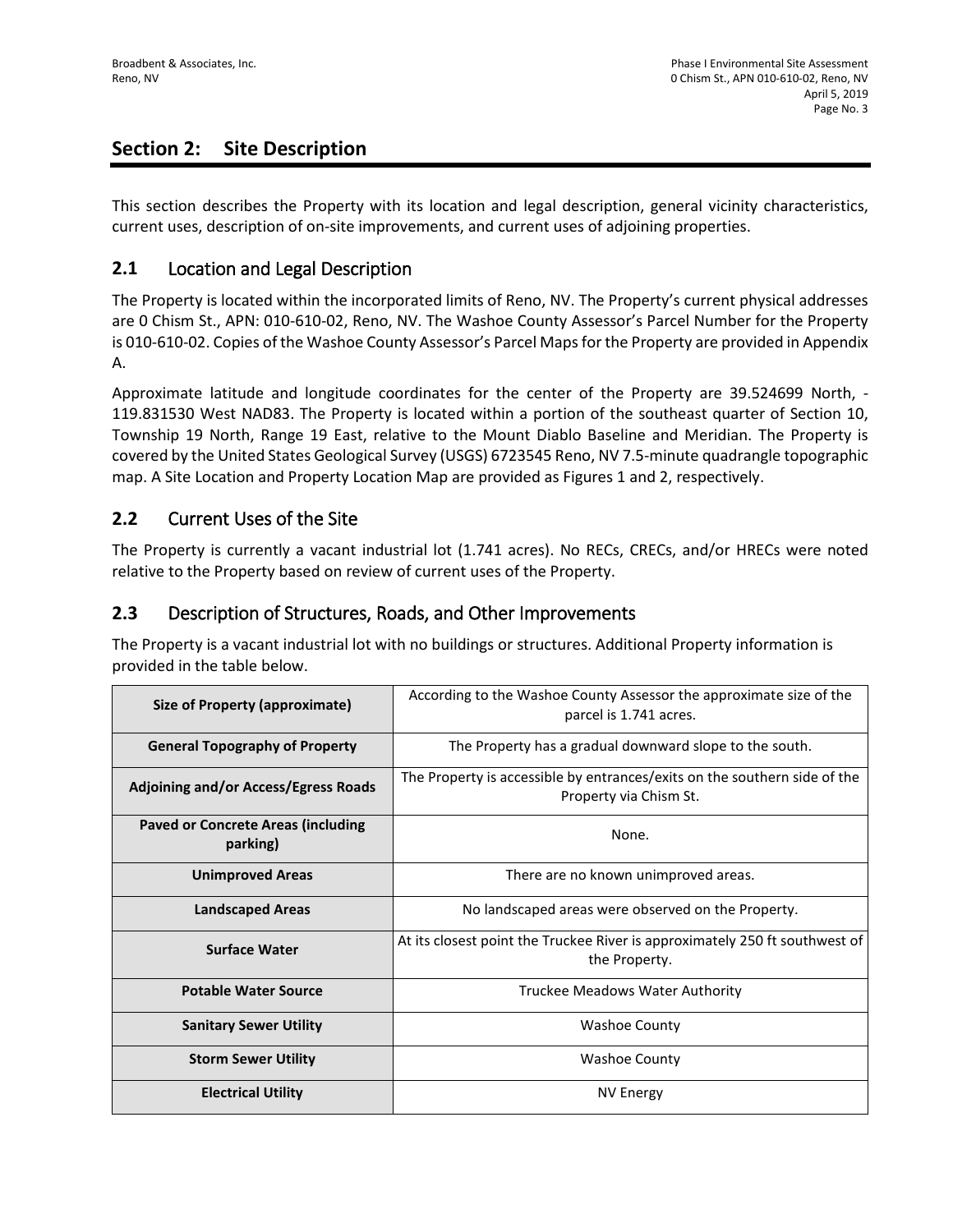| <b>Natural Gas Utility</b> | <b>NV Energy</b> |
|----------------------------|------------------|
|                            |                  |

No RECs, CRECs, and/or HRECs were identified relative to the Property based on review of structures, roads and other improvements to the Property.

## **2.4** Current Uses of Adjoining Properties

Adjoining properties are used for various purposes. Uses of adjoining properties at the time of this investigation are the following:

| <b>Direction</b> | <b>Address</b>              | <b>Use &amp; Occupant</b> | <b>Comments</b>     |
|------------------|-----------------------------|---------------------------|---------------------|
| <b>North</b>     | N/A                         | Union Pacific Railroad    | None                |
|                  | N/A                         | Chism St.                 | Public thoroughfare |
|                  | 0 Chism St.                 | Vacant lot                | APN: 010-610-03     |
| South            | 1401 W 2 <sup>nd</sup> St.  | The Elm Estate            | APN: 010-031-11     |
|                  | 0 Chism St.                 | Vacant lot                | APN: 010-031-10     |
|                  | 1315 W. 2 <sup>nd</sup> St. | Mobile Home Park          | APN: 010-031-03     |
| West             | 0 Chism St.                 | Vacant Industrial lot     | APN: 010-610-01     |
| East             | 0 Chism St.                 | Vacant Industrial lot     | APN: 010-610-16     |

No RECs, CRECs, and/or HRECs were identified relative to the Property based on review of current uses of adjoining properties.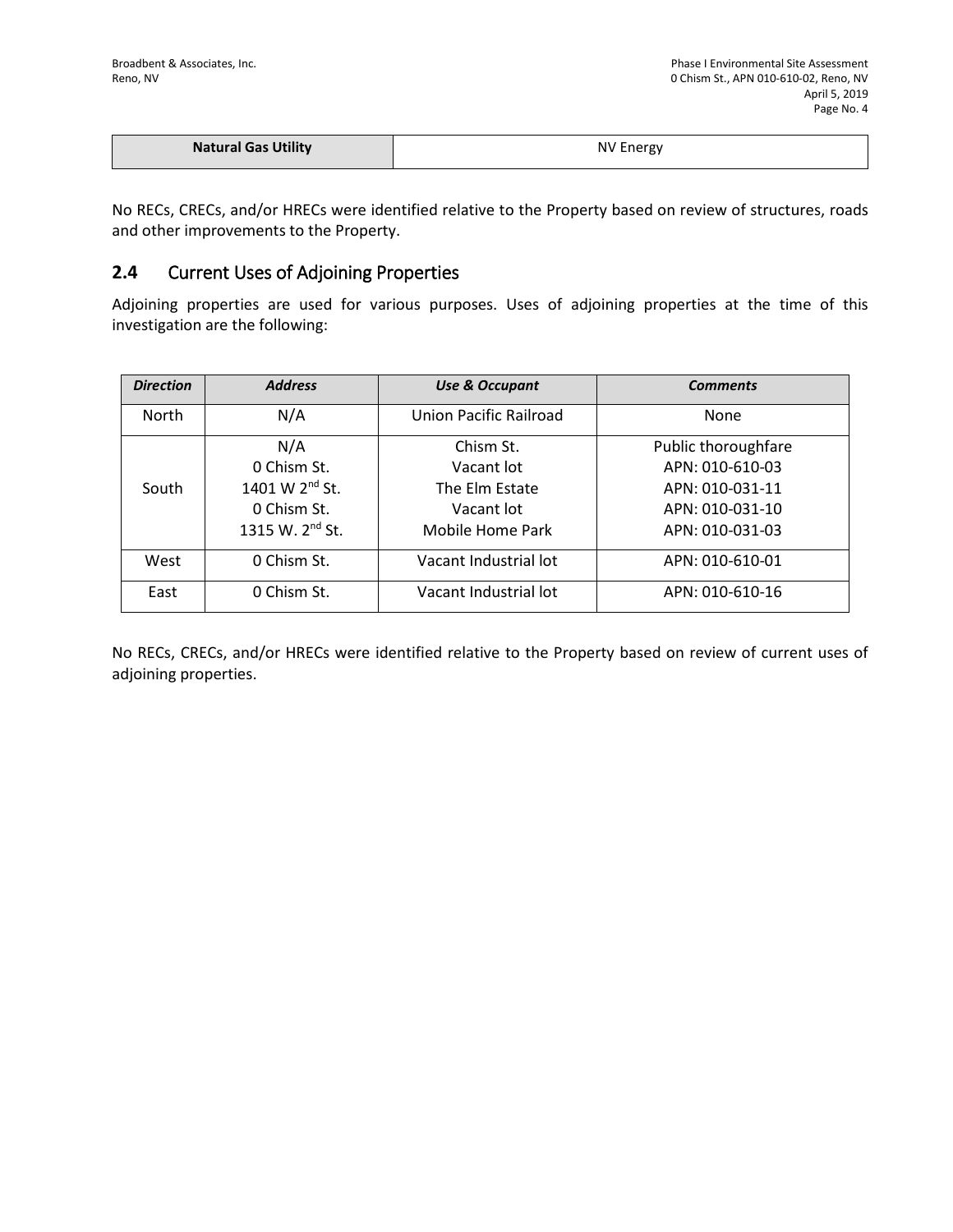# **Section 3: User-Provided Information**

The purpose of this section is to detail User-provided information used to help identify the possibility of RECs in connection with the Property. A User Questionnaire was provided to the User to assist them in compiling pertinent information. User-provided information is summarized below and included in Appendix B.

# **3.1** Owner, Key Property Manager, or Occupant Provided Information

According to Washoe County Assessor Data, the Property is owned by the City of Reno. The Property is currently an undeveloped industrial lot.

## **3.2** Title Records, Environmental Liens or Activity and Use Limitations

Reasonably ascertainable recorded land title records should be checked by the User to identify environmental liens or activity and use limitations, if currently recorded against the Property. Environmental liens or activity and use limitations so identified are supposed to be reported to the Environmental Professional conducting the ESA. No evidence of environmental liens or activity and/or use limitations was discovered or brought to the attention of Broadbent.

No RECs, CRECs, and/or HRECs were identified relative to the Property based on review of title records, environmental liens, or activity and use limitations.

## **3.3** Specialized Knowledge

If the User has or is aware of any specialized knowledge or experience that is material to RECs in connection with the Property, it is the User's responsibility to communicate this information to the Environmental Professional. The User indicated there was an archeological site on the Property. The archeological case on the Property is currently closed. The User provided a Site Monitoring and Artifact Agreement (Appendix B). The Site Monitoring and Artifact Agreement is discussed further in Section 6.1.

No RECs, CRECs, and/or HRECs were identified relative to the Property based on review of available specialized knowledge.

## **3.4** Valuation Reduction for Environmental Issues

In a transaction involving the purchase of a parcel of real estate, if a User has actual knowledge that the purchase price of the Property is significantly less than the purchase price of comparable properties, the User should try to identify an explanation for the lower price and to make a written record of such explanation. User provided no information relative to valuation reduction relative to the Property.

No RECs, CRECs, and/or HRECs were noted relative to the Property based on review of information relative to valuation reduction for environmental issues.

# **3.5** Reason for Conducting Phase I

The purpose of this ESA was to identify existing or potential RECs, CRECs, and/or HRECs (as defined by ASTM Standard E1527-13) in connection with the Property, and it is assumed to also be to qualify the User for Landowner Liability Protection (LLP) relative to potential CERCLA liability.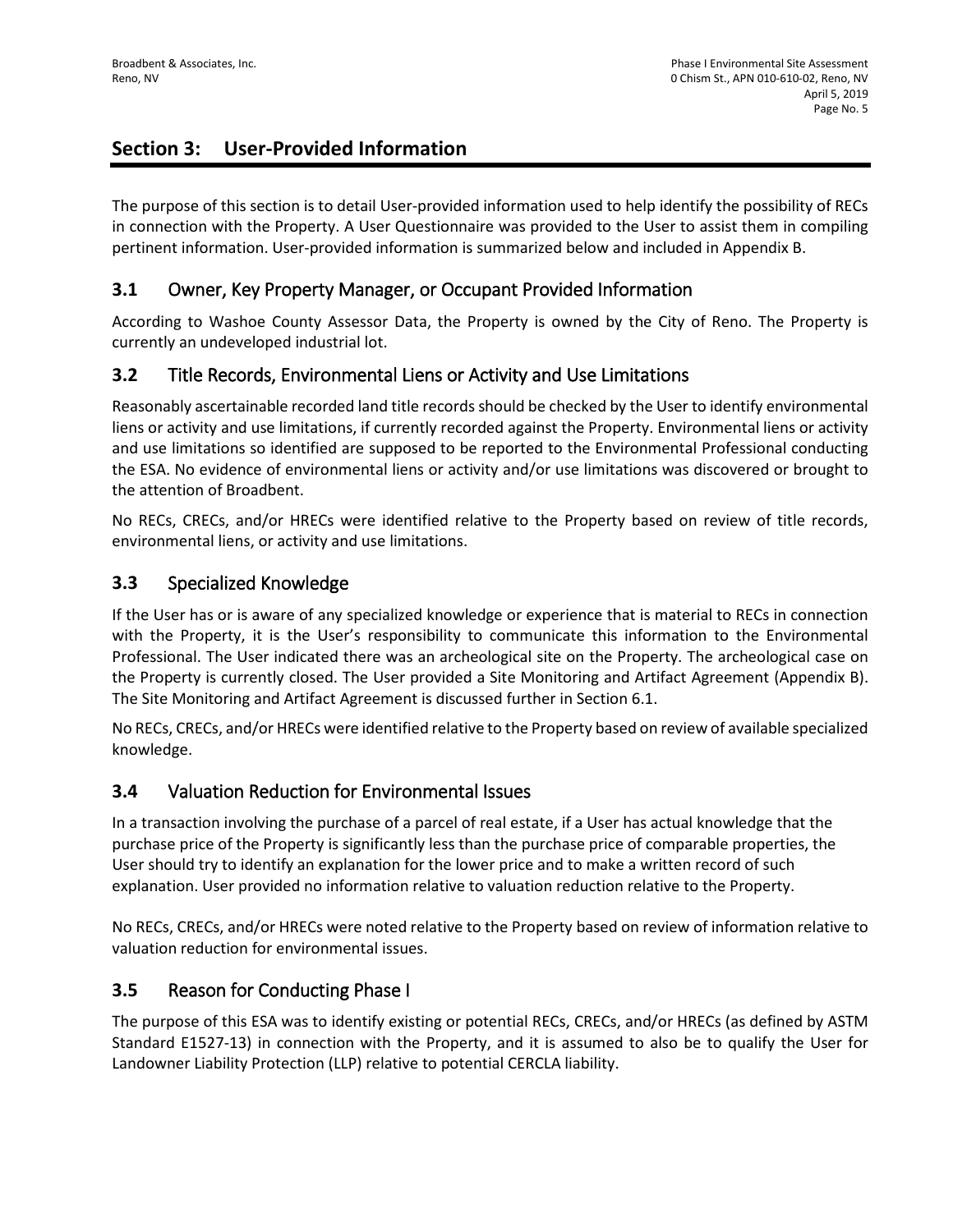# **Section 4: Records Review**

The purpose of a Records Review is to obtain and review records that will help identify RECs, CRECs, and/or HRECs in connection with the Property. A discussion of each record source is provided below.

# **4.1** Physical Setting

Physical setting information for the Property was obtained by a review of sources that included, but was not limited to, USGS topographic maps and a USDA soil survey report.

#### $4.1.1$ Topography

The USGS, 6723545 Reno, NV Quadrangle 7.5-Minute series topographic map was reviewed for this ESA. According to the contour lines on the topographic map, the Property is located at an approximate elevation of 4,532 ft above mean sea level. The contour lines in vicinity of the Property indicate the area has a gradual downward slope to the south.

## 4.1.2 Surface Water Bodies

At its closest point the Truckee River is approximately 250 ft southwest of the Property. No on-site water wells or springs were observed during the Property reconnaissance. No settling ponds, lagoons, surface impoundments, wetlands or natural catch basins were observed on the Property during this investigation.

#### $4.1.3$ Geology and Hydrology

The Property is located adjacent west of downtown Reno, NV. The geological deposits of this area are described by the USGS as stratified sequences of quaternary alluvium. Based on the soil survey maps published by the USDA Soil Conservation Service (SCS), the Property is predominately mapped as "Orr" which is gravelly sandy loam soil texture. The Property soil hydrologic group classification is Class B – Moderate infiltration rates. Class B soils are "deep and moderately deep, moderately well and well drained soils with moderately coarse textures."

The groundwater flow direction in the vicinity of the Property is assumed to be toward the south based on surface topography and the proximity of the Truckee River. Depth to groundwater is expected to be approximately 5-15 feet below land surface (BLS) in the area near and beneath the Property, according to the Nevada Division of Water Resources on-line Well Log Database.

# **4.2** Environmental Record Sources

Broadbent contracted Environmental Data Resources, Inc. (EDR) to conduct a search of available state, federal, and other ascertainable environmental records. The area searched included the Property and surrounding area within approximate minimum search distances from the Property boundary, dependent on listing type, as defined by ASTM International. A complete listing of records searched is available in the EDR Radius Report provided in Appendix C. An abbreviated list of search results is provided in the table below relative to records that identified a regulatory listing relevant to the Property. A subsequent discussion is provided relative to identified potential concerns.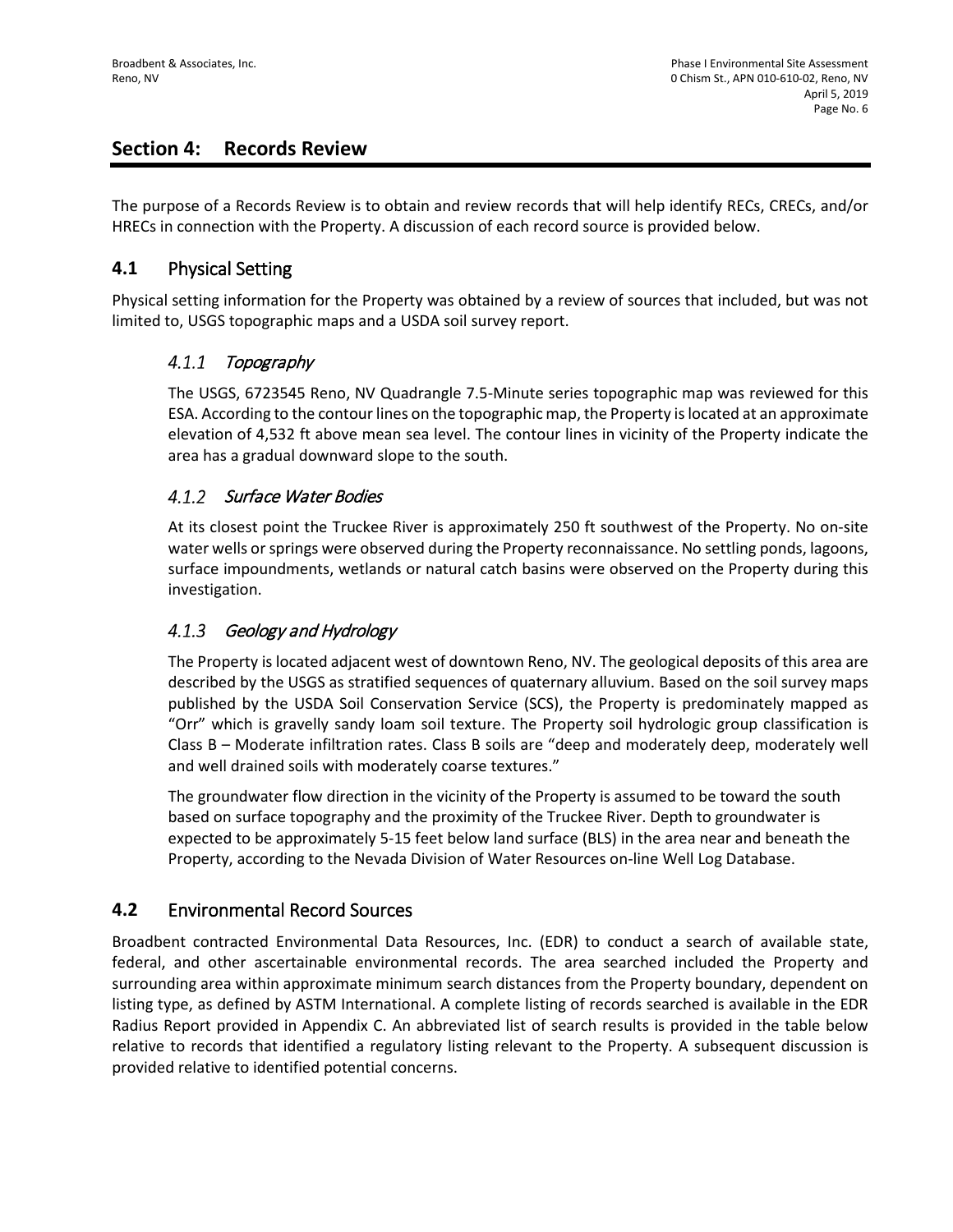| <b>Standard Database List Per ASTM International</b> | <b>Database</b><br><b>Date</b><br>(M/D/Y) | <b>Subject</b><br><b>Property</b><br><b>Listed</b><br>$(Y$ or $N)$ | <b>Total No. of</b><br><b>Listings</b> | <b>Environmental</b><br><b>Concern Posed to</b><br>the Subject<br><b>Property</b><br>$(Y$ or $N)$ |
|------------------------------------------------------|-------------------------------------------|--------------------------------------------------------------------|----------------------------------------|---------------------------------------------------------------------------------------------------|
| <b>Federal Agencies</b>                              |                                           |                                                                    |                                        |                                                                                                   |
| Federal NPL Sites (<1.0 mile)                        | 11/14/18                                  | N                                                                  | 0                                      | N                                                                                                 |
| Federal Delisted NPL Sites (<1.0 mile)               | 11/14/18                                  | N                                                                  | 0                                      | N                                                                                                 |
| Federal SEMS Sites (< 0.5 mile)                      | 11/14/18                                  | N                                                                  | 0                                      | N                                                                                                 |
| Federal CERCLIS NFRAP Sites (<0.5 mile)              | 11/14/18                                  | N                                                                  | 0                                      | N                                                                                                 |
| RCRA CORRACTS Sites (<1.0 mile)                      | 3/1/18                                    | N                                                                  | 0                                      | N                                                                                                 |
| RCRA non-CORRACTS TSD Facilities (< 0.5 mile)        | 3/1/18                                    | N                                                                  | 0                                      | N                                                                                                 |
| RCRA LQG (<0.25 mile)                                | 3/1/18                                    | N                                                                  | 0                                      | N                                                                                                 |
| RCRA SQG (<0.25 mile)                                | 3/1/18                                    | N                                                                  | 0                                      | N                                                                                                 |
| RCRA CESQG (<0.25 mile)                              | 3/1/18                                    | N                                                                  | 5                                      | N                                                                                                 |
| Federal ERNS Sites (Property Only)                   | 9/24/18                                   | N                                                                  | $\Omega$                               | N                                                                                                 |
| US Institutional/Engineering Controls (<0.5 mile)    | 7/31/18                                   | N                                                                  | 0                                      | N                                                                                                 |
| <b>State Agencies</b>                                |                                           |                                                                    |                                        |                                                                                                   |
| State & Tribal equivalent CERCLIS (SHWS) (<1.0 mile) | 9/18/18                                   | N                                                                  | 182                                    | N                                                                                                 |
| State & Tribal SWF/LF (<0.5 mile)                    | 8/27/18                                   | N                                                                  | 0                                      | N                                                                                                 |
| State & Tribal LUST (<0.5 mile)                      | 9/18/18                                   | N                                                                  | $\overline{2}$                         | N                                                                                                 |
| State & Tribal ASTs (<0.25 mile)                     | 1/25/18                                   | N                                                                  | 0                                      | N                                                                                                 |
| State & Tribal USTs (<0.25 mile)                     | 1/25/18                                   | N                                                                  | 25                                     | N                                                                                                 |
| State & Tribal Voluntary Cleanup Sites (<0.5 mile)   | 9/18/18                                   | N                                                                  | 0                                      | N                                                                                                 |
| State & Tribal Brownfield Sites (<0.5 mile)          | 9/18/18                                   | N                                                                  | 0                                      | N                                                                                                 |
| <b>Other Ascertainable Records</b>                   |                                           |                                                                    |                                        |                                                                                                   |
| US Brownfields (<0.5 mile)                           | 9/18/18                                   | N                                                                  | 0                                      | N                                                                                                 |
| Recycling Facilities in Nevada (SWRCY) (<0.5 mile)   | 10/12/18                                  | N                                                                  | 6                                      | N                                                                                                 |
| RCRA-NonGen (<0.25)                                  | 3/1/18                                    | ${\sf N}$                                                          | 22                                     | N                                                                                                 |
| <b>EDR Exclusive</b>                                 |                                           |                                                                    |                                        |                                                                                                   |
| EDR US Historic Auto Station (<0.125 mile)           | <b>NA</b>                                 | N                                                                  | 9                                      | N                                                                                                 |
| EDR US Historic Dry Cleaners (<0.125 mile)           | <b>NA</b>                                 | N                                                                  | $\mathbf{1}$                           | N                                                                                                 |
| EDR US Manufactured Gas Plants (<0.25 mile)          | <b>NA</b>                                 | N                                                                  | $\mathbf 1$                            | N                                                                                                 |

Based on information contained within the EDR report, the Property was not listed in the databases that were searched. Database results for properties surrounding the target property are discussed below.

Results of the records search found 182 sites located within one mile of the Property listed on the Corrective Action Sites (SHWS) database. Sixteen of these SHWS sites are within 0.25 miles of the Property. These 16 sites were identified as petroleum hydrocarbon releases affecting soil and/or groundwater. 15 of the 16 sites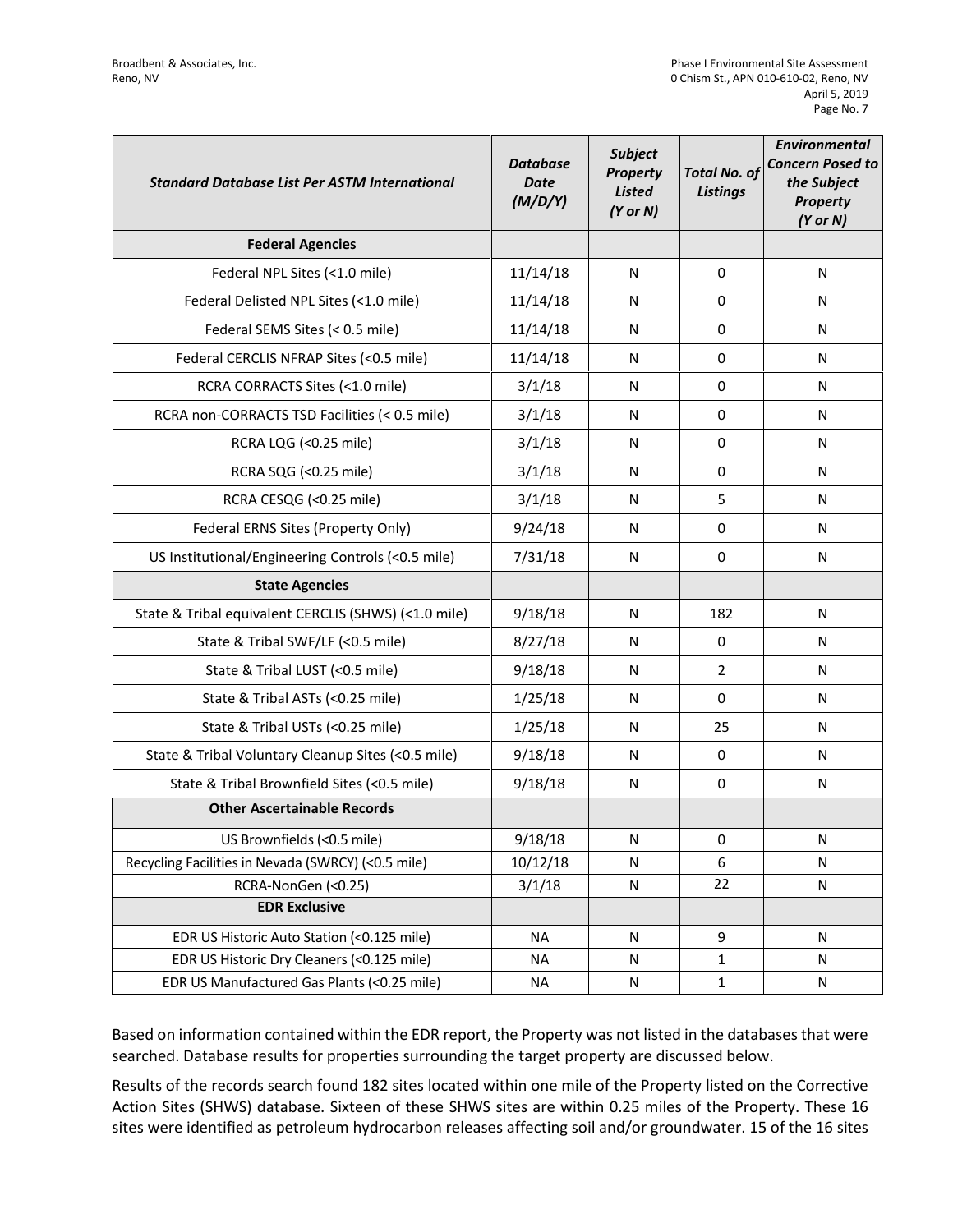have been granted closure by the appropriate agency. The active SHWS site is approximately 177 ft eastnortheast of the Property. The site is identified as Oppio Ranches LLC (Facility ID No. 4-000329). This site was listed on the SHWS database as a result of a gasoline release which affected soil at the site. The gasoline release at this site was reported to the NDEP on April 3, 2018. As of the date of this report, remedial action is being conducted (by the applicable responsible party) to address the release. Additional discussion relative to this site is provided in Section 4.5. Given that this release appears to only affect soil at the site, and that the applicable responsible party is currently addressing the release with oversight from the Washoe County Health Department (WCHD), the potential for environmental impact to the Property appears to be low.

The LUST database indicates two sites within 0.5 miles of the Property. The nearest LUST site is approximately 1,972 ft north of the Property. The site is identified as Keystone Shell (Facility ID No. 4-000573). This site is listed on the LUST database as a result of a gasoline release which affected soil and groundwater at the site. The site was granted closure on November 2, 2004 by the appropriate agency. Given the site status, and distance from the Property, the potential for environmental impact to the Property appears to be low.

The second LUST site is located approximately 2,198 ft north of the Property. The site is identified as AM/PM #82438 (Facility ID No. 4-000017). The Site is listed on the LUST database as a result of a gasoline release which affected soil and groundwater at the site. The site was granted closure on May 31, 2013 by the appropriate agency. Given the site status, and distance from the Property, the potential for environmental impact to the Property appears to be low.

Other sites listed in the table above, but not yet specifically discussed, do not likely pose a significant environmental concern relative to the Property for one or more of the following reasons: distance from Property; relative location to the Property, regulatory status of site, operating UST facilities with no violations, UST facilities that are permanently out of service, site listing not indicative of a release but rather simply indicating that the site/facility may possess chemicals of concern (e.g. RCRA Non-Gen).

# **4.3** Vapor Intrusion

Vapor intrusion occurs when chemicals volatilize and migrate from impacted soil and/or groundwater up into a building's interior space. Vapor intrusion can pose a potential health threat to the occupants of the building, especially to sensitive populations such as the elderly and children.

Sites within the approximate minimum search distances of 1/3 of a mile for chemicals of concern (COC) and 1/10 of a mile for petroleum hydrocarbon COC were reviewed. Based on the regulatory status, the characteristics of the offsite suspect sources, and/or lack of documented groundwater plumes within the areas of concern, it is unlikely that the Property has been impacted by vapor intrusion from surrounding sites.

# **4.4** Historical Record Sources

The following standard historical sources may be used to meet the historical record sources review requirements of ASTM E1527-13: aerial photographs; fire insurance maps; property tax files; land title records (although these cannot be the sole historical source consulted); topographic maps; city directories; building department records; or zoning/land use records. ASTM E1527-13 requires "All obvious uses of the property shall be identified from the present, back to the property's first developed use, or back to 1940, whichever is earlier." This task requires reviewing only as many of the standard historical sources as are necessary and that are reasonably ascertainable and likely to be useful.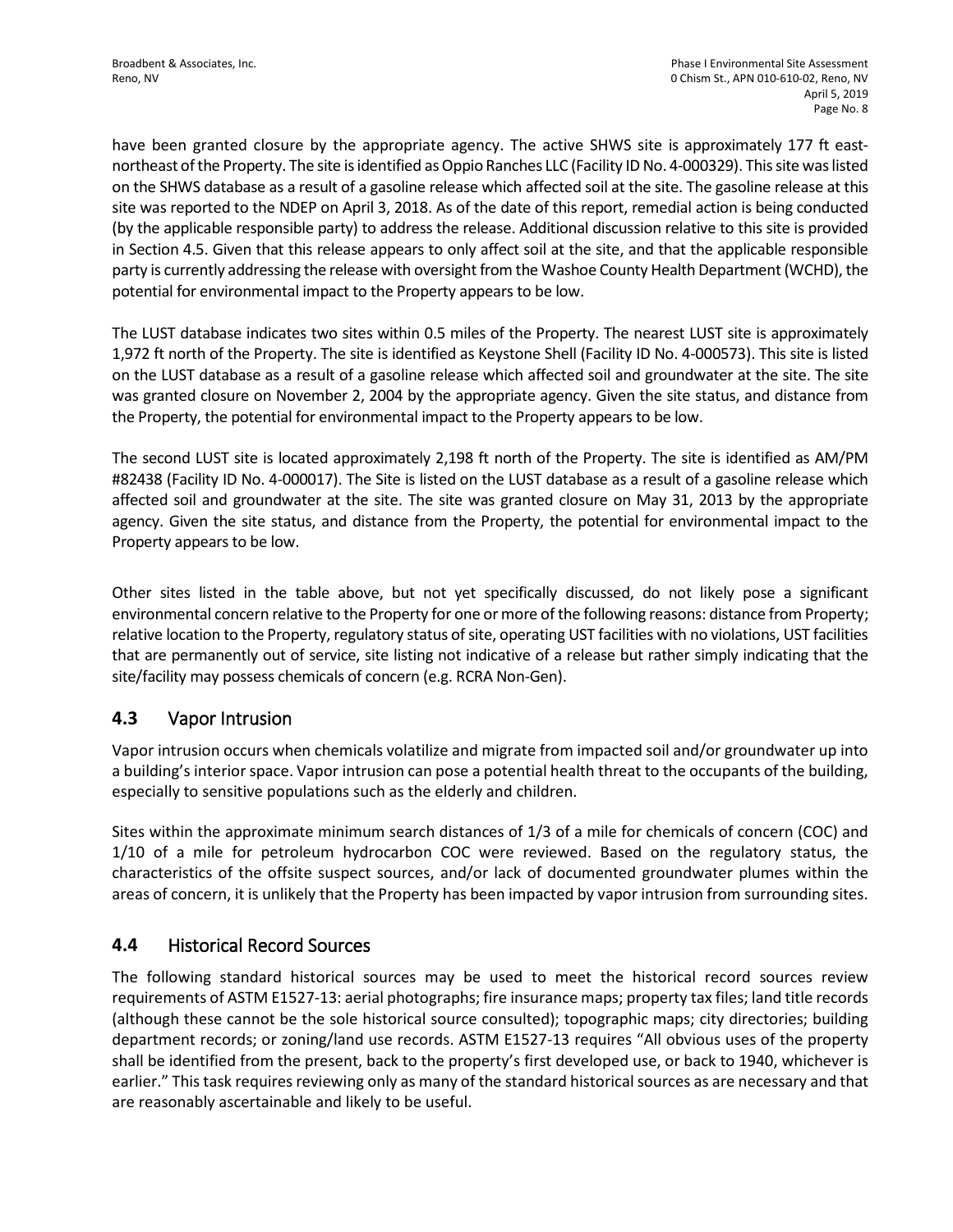## 4.4.1 Historical Topographic Maps

The following historical topographic maps were reviewed and described. Copies of the historical topographic maps are provided in Appendix D.

| Date(s) | <b>Map Source &amp; Scale</b> | <b>Property Observations</b>                           | <b>Surrounding Area Observations</b>                                                                                                                                                                                                                                          |
|---------|-------------------------------|--------------------------------------------------------|-------------------------------------------------------------------------------------------------------------------------------------------------------------------------------------------------------------------------------------------------------------------------------|
| 1891    | Reno Quad<br>1:125000         | Property is undeveloped.                               | Downtown Reno is recorded east of<br>the Property on this map. Central<br>Pacific Railroad, V&T Railroad, and the<br>Truckee River are recorded on this<br>map.                                                                                                               |
| 1893    | Reno Quad<br>1:125000         | No significant change.                                 | No significant change.                                                                                                                                                                                                                                                        |
| 1950    | Reno Quad<br>1:62500          | No significant change.                                 | Increasing development of downtown<br>Reno area. Apparent building<br>structures are observed south of the<br>Property. Reno High School, S. Virginia<br>S., Idlewild Park, University of Nevada-<br>Reno, Virginia Lake, and Highland<br>Reservoir are recorded on this map. |
| 1951    | Reno Quad<br>1:62500          | No significant change.                                 | No significant change.                                                                                                                                                                                                                                                        |
| 1967    | Reno Quad<br>1:62500          | Several buildings are now outlined on the<br>Property. | Keystone Ave is identified east of the<br>Property. A trailer park is recorded<br>south of the Property. I-80 and the<br>Union Pacific Railroad are recorded<br>north of the Property.                                                                                        |
| 1974    | Reno Quad<br>1:24000          | No significant change.                                 | Increasing development of Reno.<br>Interstate 80 is being constructed on<br>the map. Surrounding area of the<br>Property is predominately<br>residential/commercial.                                                                                                          |
| 1982    | Reno Quad<br>1:24000          | No significant change.                                 | I-80 is developed north of the<br>Property. Additional structures are<br>developed southeast of the Property.                                                                                                                                                                 |
| 2015    | Reno Quad<br>1:24000          | No significant change.                                 | Surrounding area appears to be<br>developed in their current<br>configuration on this map.                                                                                                                                                                                    |

No RECs, CRECs, and/or HRECs were identified relative to the Property based on review of the historical topographic maps.

## 4.4.2 Historical Aerial Photographs

The following historical aerial photographs were reviewed and described. Copies of the historical aerial photographs are provided in Appendix D.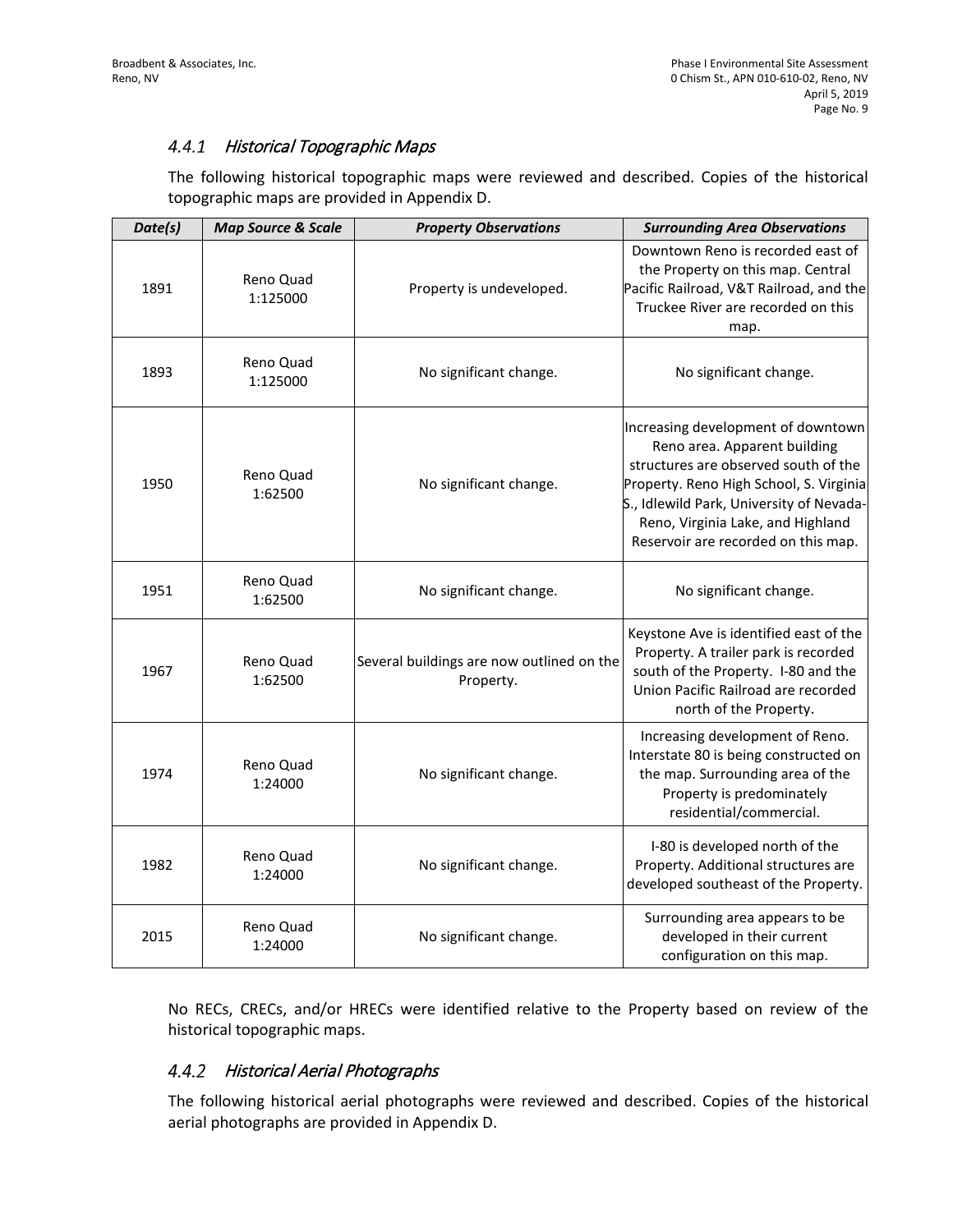| Date(s) | <b>Photo Source &amp; Scale</b> | <b>Property Observations</b>                                                                                     | <b>Surrounding Area Observations</b>                                                                                                                                                                                                                                                   |
|---------|---------------------------------|------------------------------------------------------------------------------------------------------------------|----------------------------------------------------------------------------------------------------------------------------------------------------------------------------------------------------------------------------------------------------------------------------------------|
| 1939    | <b>USDA</b><br>$1'' = 500'$     | Property is primarily undeveloped with<br>the exception of a few dirt trails on the<br>Property.                 | Surrounding area is predominately<br>developed with apparent<br>industrial/commercial use. Downtown<br>Reno is east of the Property. The<br>Truckee River and W. 2 <sup>nd</sup> St. are south<br>of the Property. The Union Pacific<br>Railroad is adjacent north of the<br>Property. |
| 1946    | <b>USGS</b><br>$1'' = 500'$     | Several apparent warehouse structures<br>and storage of materials is apparent on<br>Property.                    | Apparent industrial warehouses and<br>storage yard is observed adjacent<br>west of the Property in this photo.<br>Idlewild Park is developed southwest<br>of the Property                                                                                                              |
| 1953    | <b>USGS</b><br>$1'' = 500'$     | Further development of warehouse<br>structures and storage of<br>equipment/materials is apparent on<br>Property. | Further development of residential<br>structures south of the Property. A<br>warehouse is developed adjacent<br>west of the Property. Further<br>development of apparent industrial<br>structures and storage yard<br>equipment is seen adjacent east and<br>north of the Property.    |
| 1959    | <b>NHD</b><br>$1'' = 500'$      | No significant change.                                                                                           | Development of apparent warehouse<br>and a residential mobile home park<br>northwest of the Property. Reno High<br>School is seen south of the Property<br>on this map. Further development of<br>industrial warehouses north of the<br>Property.                                      |
| 1962    | <b>NHD</b><br>$1'' = 500'$      | Less storage equipment/materials are<br>observed on the Property in this photo.                                  | Development of apparent commercial<br>shopping plaza is seen northeast of<br>the Property in this photo.                                                                                                                                                                               |
| 1966    | <b>USGS</b><br>$1'' = 500'$     | Development of several large warehouses<br>are seen on the property.                                             | Development of new warehouse<br>buildings adjacent east of the<br>Property is seen in this photo.<br>Keystone Ave. is developed to four<br>lanes east of the Property. The<br>Keystone Ave. bridge is being<br>constructed over the Truckee River in<br>this photo.                    |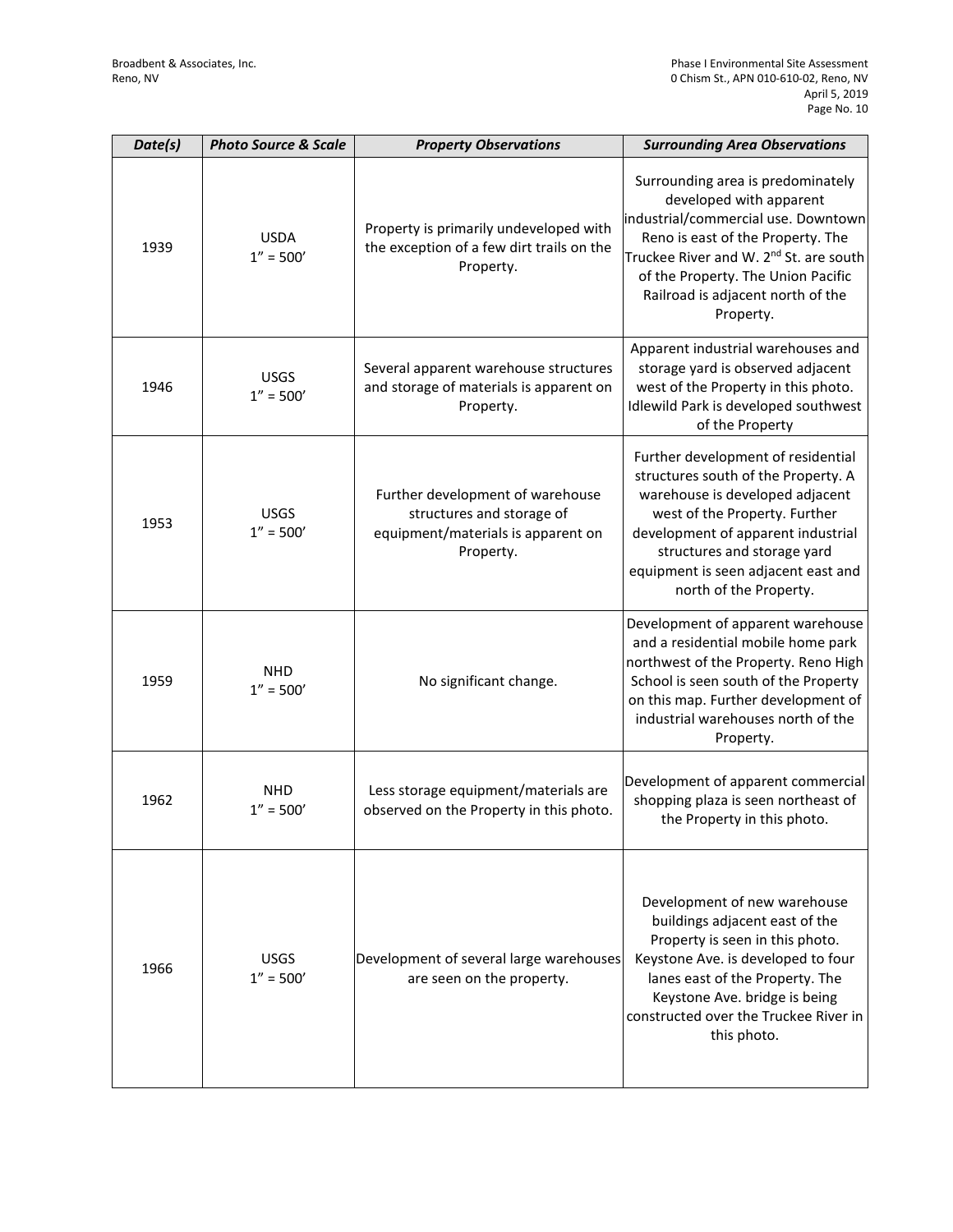| 1972 | <b>SLA</b><br>$1'' = 500'$   | No significant change.                                                                                                            | Vacant lot is adjacent west of the<br>Property. I-80 is seen under<br>construction north of the Property.<br>Additional industrial structures are<br>seen east of the Property in this<br>photo. |
|------|------------------------------|-----------------------------------------------------------------------------------------------------------------------------------|--------------------------------------------------------------------------------------------------------------------------------------------------------------------------------------------------|
| 1974 | <b>USGS</b><br>$1'' = 1000'$ | No significant change. (Poor image<br>quality)                                                                                    | I-80 appears to be completed. (poor<br>image quality.)                                                                                                                                           |
| 1994 | <b>USGS</b><br>$1'' = 500'$  | Warehouses on the Property no longer<br>appear. The Property is an apparent<br>vacant lot.                                        | Several warehouses adjacent east of<br>the Property no longer appear. Vacant<br>lots are adjacent west and east of the<br>Property. (poor quality photo).                                        |
| 1999 | USGS/DOQQ<br>$1'' = 500'$    | Property appears to have stockpiled<br>soil/dirt on it.                                                                           | Surrounding property to the east has<br>apparent disturbed/stockpiled dirt<br>piles on it.                                                                                                       |
| 2006 | USDA/NAIP<br>$1'' = 500'$    | Property is a vacant lot. A concrete barrier photo. Adjacent sites to the west and<br>wall is seen on the Property in this photo. | Railroad has been reconfigured in this<br>east have been leveled and graded<br>into vacant lots.                                                                                                 |
| 2010 | USDA/NAIP<br>$1'' = 500'$    | No significant change.                                                                                                            | Surrounding area buildings appear to<br>be developed in their current<br>configuration in this photo.                                                                                            |
| 2013 | USDA/NAIP<br>$1'' = 500'$    | No significant change.                                                                                                            | No significant change.                                                                                                                                                                           |
| 2017 | USDA/NAIP<br>$1'' = 500'$    | An apparent vehicle or small storage<br>container is observed on the Property.                                                    | No significant change.                                                                                                                                                                           |

No RECs, CRECs, and/or HRECs were identified relative to the Property based on review of the historical aerial photographs.

#### $4.4.3$ Fire Insurance Maps

Fire insurance maps were initially produced by private companies (such as Sanborn, Perris, and the Fire Underwriters Inspection Bureau) for the insurance industry to provide information on the fire risks of buildings and other structures. Fire insurance maps have become a valuable historical resource for persons concerned with evaluating the potential for site contamination based on the history of past Property use. Fire insurance maps are available for approximately 12,000 US cities and towns during the period from 1852 to the present. Map coverage is most comprehensive in urban core areas and in older suburbs. Map coverage is limited in suburban areas developed after 1950. Broadbent queried EDR's collection of fire insurance maps for coverage of the Property. A copy of the Certified Sanborn Map Report is provided in Appendix D.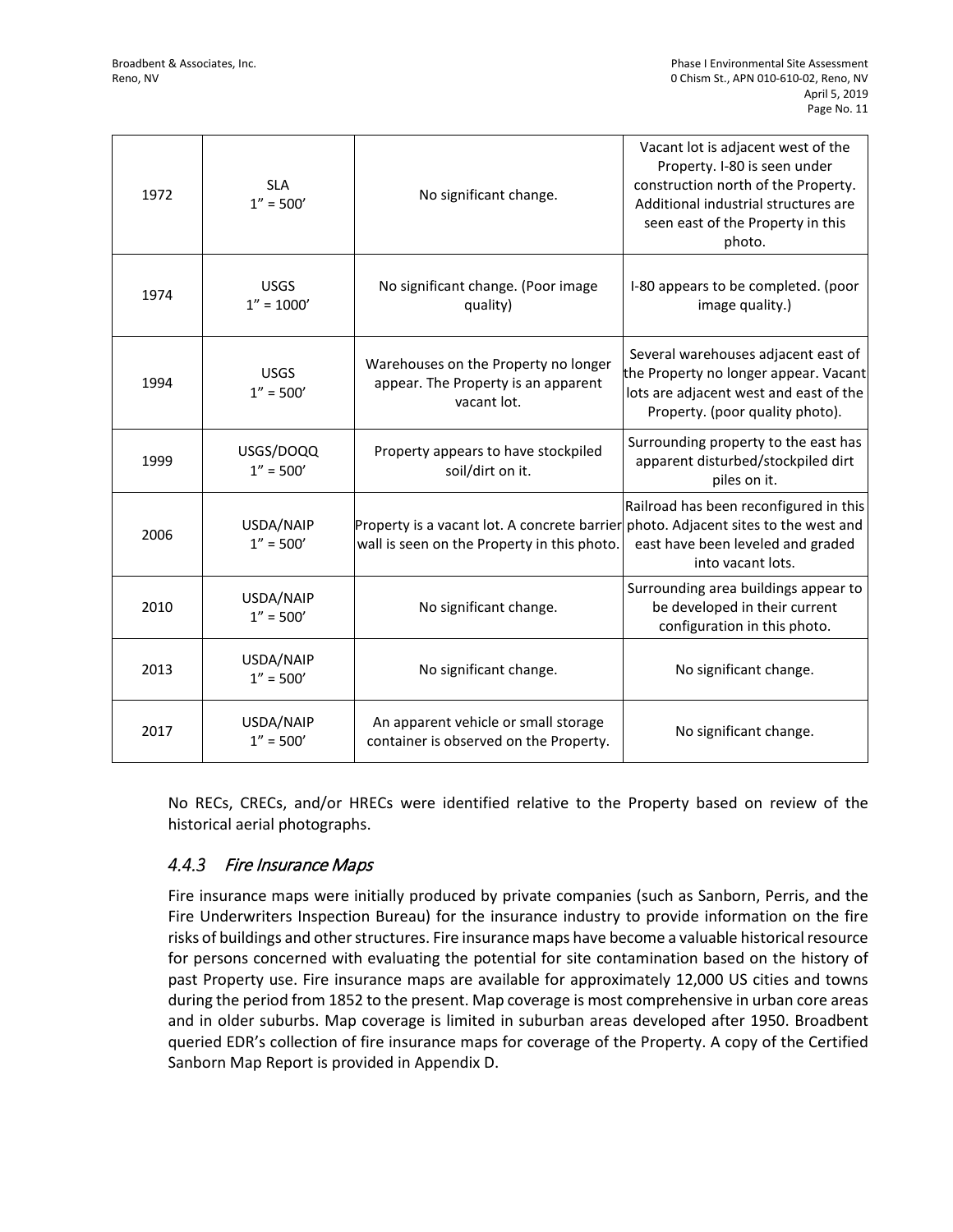| Date(s) | <b>Map Source</b> | <b>Property Observations</b> | <b>Surrounding Area Observations</b>                                                                                                                                                                                                                                                                                                                                            |
|---------|-------------------|------------------------------|---------------------------------------------------------------------------------------------------------------------------------------------------------------------------------------------------------------------------------------------------------------------------------------------------------------------------------------------------------------------------------|
| 1918    | Sanborn           | Property is not mapped.      | The area east of the Property is mapped.<br>The Union Pacific Railroad is mapped. A<br>Standard Oil Company and Reno Pressed<br>Brick Company are recorded northeast of<br>the Property on this map. Arletta St. is<br>recorded on this map.                                                                                                                                    |
| 1949    | Sanborn           | Property is not mapped.      | The area east of the Property is mapped.<br>Several kilns are mapped east of the<br>Standard Oil Company building. Richfield<br>Oil Company is recorded on this map. US<br>Highway 40 is recorded on this map.                                                                                                                                                                  |
| 1955    | Sanborn           | Property is not mapped.      | Mirador Motel is recorded on this map.<br>Further development of industrial<br>buildings north of US Hwy 40 are recorded<br>on this map.                                                                                                                                                                                                                                        |
| 1957    | Sanborn           | Property is not mapped.      | No significant change.                                                                                                                                                                                                                                                                                                                                                          |
| 1966    | Sanborn           | Property is not mapped.      | Development of industrial buildings are<br>recorded east of the Property. Home<br>Lumber & Supply Co., Cement warehouse,<br>and a plumbing warehouse are recorded<br>east of the Property on this map. The kilns<br>are no longer recorded on this map.<br>Further development of several small<br>industrial buildings are recorded just north<br>of the railroad on this map. |
| 1970    | Sanborn           | Property is not mapped.      | No significant change.                                                                                                                                                                                                                                                                                                                                                          |
| 1972    | Sanborn           | Property is not mapped.      | No significant change.                                                                                                                                                                                                                                                                                                                                                          |

No environmental RECs, CRECs, and/or HRECs were identified relative to the Property based on review of the historical fire insurance maps.

#### $4.4.4$ City Directories

City directories have been published for cities and towns across the US since the 1700s. Originally a list of residents, the city directory developed into a sophisticated tool for locating individuals and businesses in a particular urban or suburban area. Twentieth-century directories are generally developed into three sections: a business index, a list of resident names and addresses, and a street index. With each address, the directory lists the name of the resident or, if a business is operated from this address, the name and type of business (if unclear from the name). While city directory coverage is comprehensive for major cities, it may be less comprehensive for rural areas and small towns.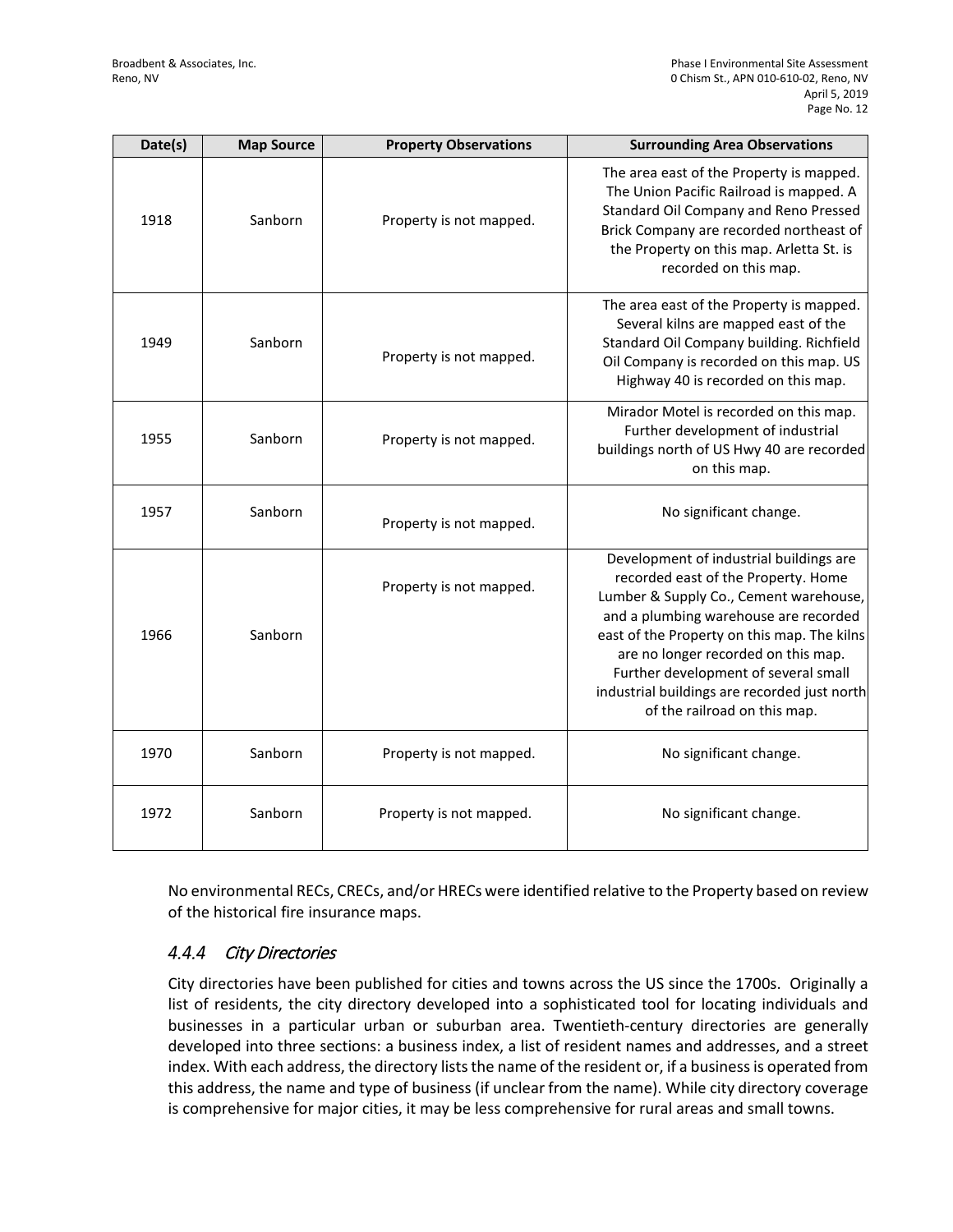Broadbent requested EDR to provide a search of available historic city directories that may list the Property. EDR researched Cole Information and Polk's City Directories for non-sequential years beginning in 1932 and up to 2013. It should be noted that residential addresses within the unincorporated portions of counties were typically not included within city directories. Results of this search did not yield any results on the target Property. Results of this search are included in Appendix D.

No environmental RECs, CRECs, and/or HRECs were noted relative to the Property based on review of the historical city directories.

## **4.5** Other Environmental Records

Broadbent conducted a file review on the nearby site identified as Oppio Ranches LLC (Facility ID No. 4-000329). As discussed in Section 4.2, this site was listed on the SHWS database as a result of a gasoline release which affected soil at the site. During demolition of the site's gas station dispenser canopy, petroleum hydrocarbon impacted soils were found during excavation of the canopy's footings. The petroleum hydrocarbon release at this site was reported to the NDEP on April 3, 2018. NDEP assigned spill report #180403-01 to the Property. Copies of NDEP and WCHD files regarding this release are provided in Appendix E.

As of the date of this report, remedial action is being conducted (by the applicable responsible party) to address the release. WCHD is overseeing the remediation of this release. Additional discussion relative to this site is provided in Section 5.3. Given that this release appears to only affect soil at the site, and that the applicable responsible party is currently addressing the release with oversight from the Washoe County Health Department (WCHD), the potential for environmental impact to the Property appears to be low.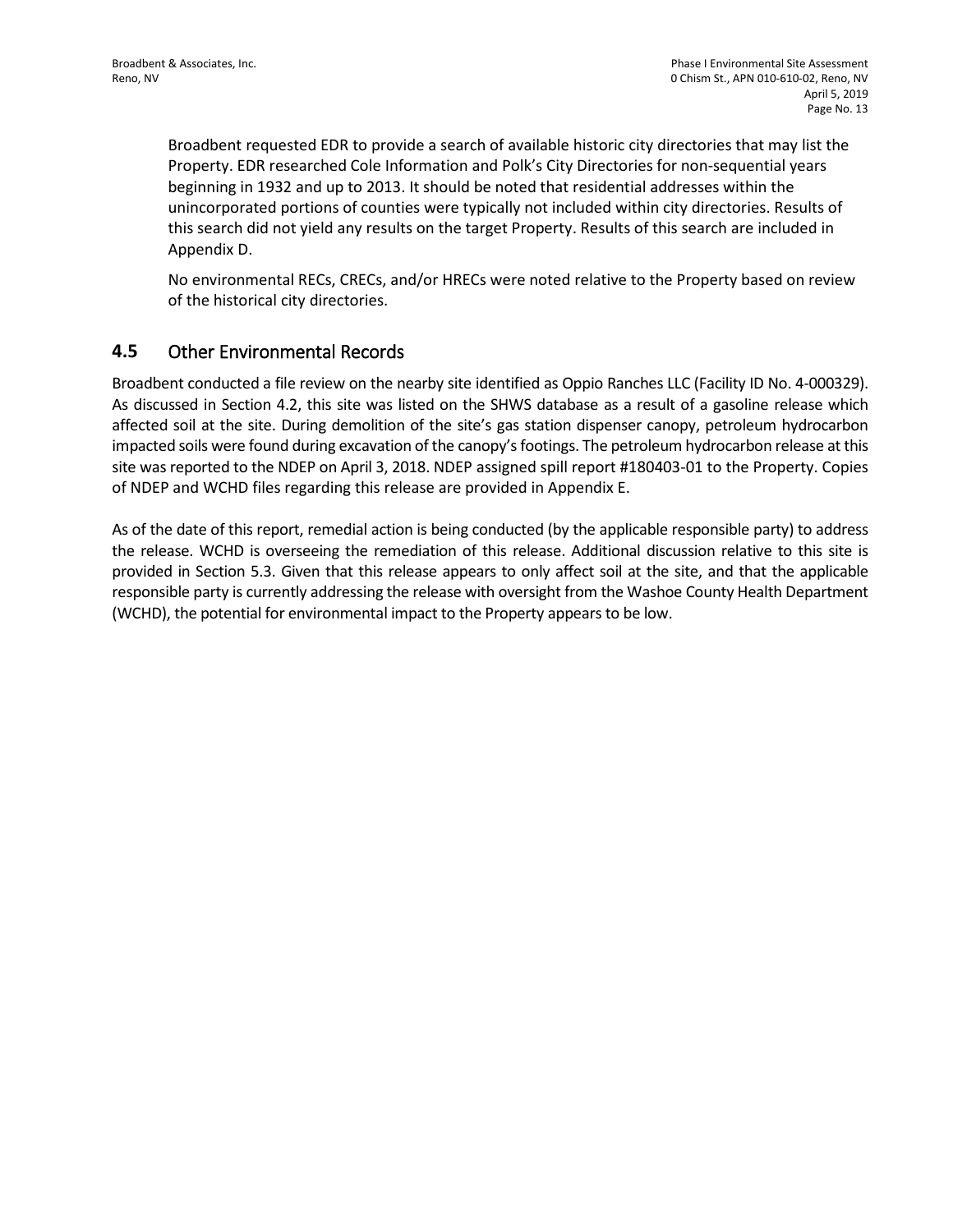# **Section 5: Site Reconnaissance**

Mr. Brandon Reiff of Broadbent conducted a site reconnaissance of the Property on January 24, 2019, as discussed below. The weather was sunny and cold. Photographs of the Property and vicinity taken during the site reconnaissance are provided within Appendix F.

# **5.1** Hazardous Substances in Connection with Identified Uses

No hazardous substances or petroleum products in connection with current identified uses were observed within the boundaries of the Property during the site reconnaissance. No hazardous substances or petroleum products in connection with current identified uses were observed on properties adjoining the Property when observed from the Property or publicly accessible areas. As such, no RECs from hazardous substances or petroleum products in connection with current identified uses were known to be present on the Property at the time of the reconnaissance.

# **5.2** Hazardous Substance and Unidentified Substance Containers

No hazardous substance, unidentified substance, or petroleum products containers were observed within the boundaries of the Property during the site reconnaissance. No hazardous substance, unidentified substance, or petroleum product containers were observed on properties adjoining the Property when observed from the Property or publicly-accessible areas. As such, no RECs from hazardous substance or unidentified substance containers were known to be present on the Property at the time of the reconnaissance.

# **5.3** Storage Tanks

No evidence of existing or historic storage tanks, vent pipes, fill pipes, or access ways indicating USTs or ASTs was observed within the boundaries of the Property during the site reconnaissance or records review.

Evidence of storage tanks was observed on properties in the vicinity of the Property when observed from the Property or publicly-accessible areas. USTs were observed at the Maverick gas station (Oppio Ranches site) located approximately 1,200 feet east-northeast of the Property. According to the EDR Report, the site has four temporarily out of use USTs at the site. USTs for the Maverick gas station are listed below:

| Use Status | Year<br><b>Installed</b> | Capacity<br>(gal.) | <b>Contents</b> | <b>Construction</b><br><b>Materials</b> | <b>Comments</b>        |
|------------|--------------------------|--------------------|-----------------|-----------------------------------------|------------------------|
| <b>UST</b> | May<br>1986              | 10,000             | Gasoline        | Composite Steel                         | Temporarily out of use |
| <b>UST</b> | May<br>1986              | 10,000             | Gasoline        | Composite Steel                         | Temporarily out of use |
| <b>UST</b> | May<br>1986              | 6,000              | Gasoline        | Composite Steel                         | Temporarily out of use |
| <b>UST</b> | May<br>1986              | 6,000              | Diesel          | Composite Steel                         | Temporarily out of use |

No RECs from storage tanks were known to be present on the Property at the time of the reconnaissance.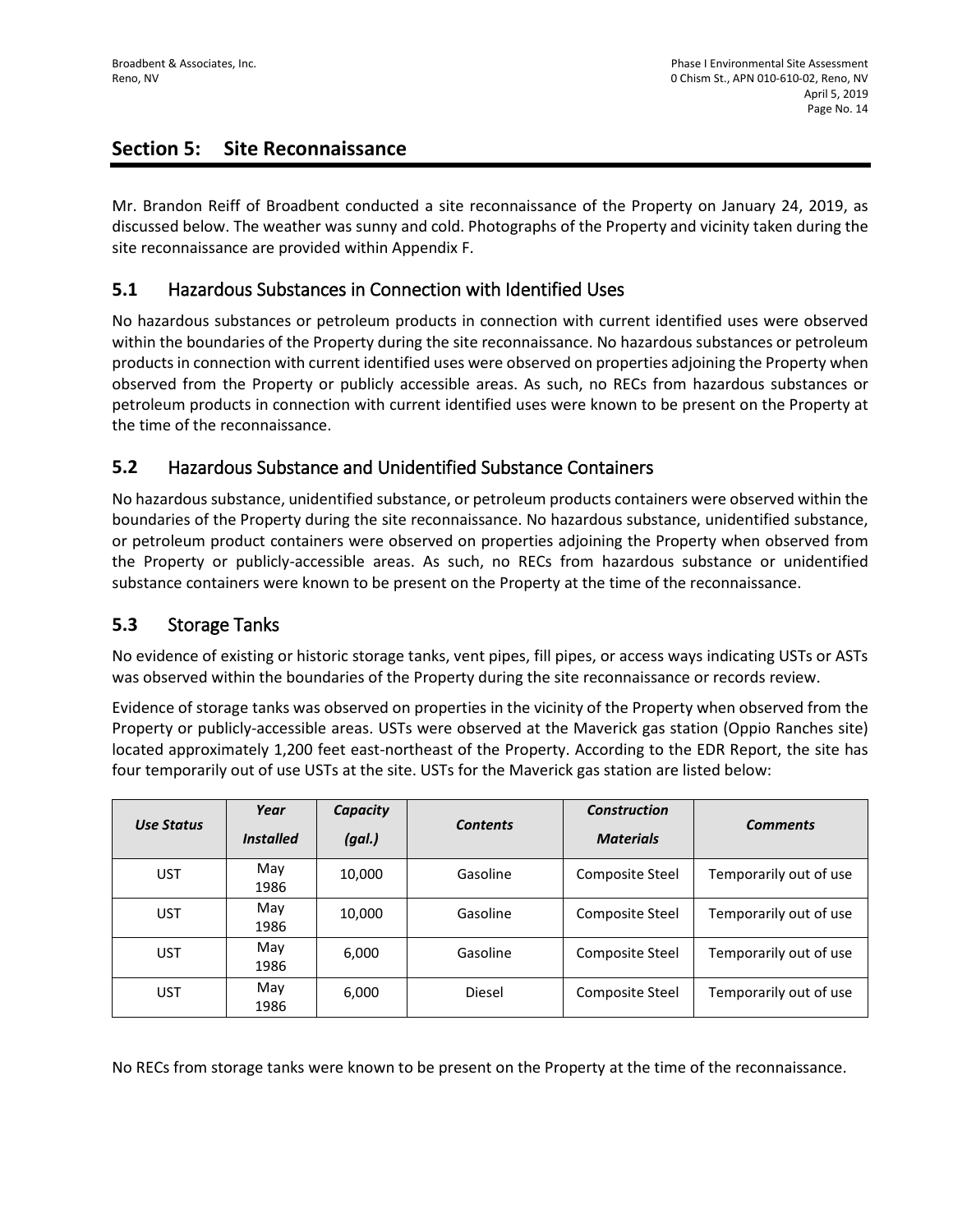# **5.4** Polychlorinated Biphenyls

Polychlorinated biphenyls (PCBs) are a class of stable compounds that are toxic to the liver and are linked to cancer. The US EPA considers PCBs a Priority Pollutant under the Clean Water Act. The maximum contaminant level of PCBs allowed in drinking water is 0.5 parts per billion (ppb). Due to PCBs' toxicity and classification as a persistent organic pollutant, the United States prohibited the manufacture of PCBs after July 1, 1979 in the Toxic Substances Control Act (TSCA) of 1976. Until then, PCBs were widely used as coolant and dielectric insulating fluids for oil-filled electrical transformers and capacitors (such as those used in ballasts of old fluorescent and high-intensity discharge lights). PCBs were also used as plasticizers in paints and cements, stabilizing additives in flexible polyvinyl chloride (PVC) coatings of electrical wiring and electronic components, pesticide extenders, cutting oils, reactive flame retardants, lubricating oils, vacuum pump fluids, hydraulic fluids, and sealants for caulking in schools and commercial buildings.

Although manufacture was prohibited after 1979, PCBs already in commerce continued to be allowed in "totally enclosed uses" such as transformers and capacitors. Due to their extended working life, some oil-filled electrical equipment may still contain PCBs. The US EPA considers a product to be "PCB-Contaminated" if the oil contains between 50-500 parts per million (ppm), and to be a PCB product if more than 500 ppm. After July 1, 1979 and through 1998, the US EPA required new oil-filled electrical equipment to be marked "No PCBs." If an item is not so labeled, and no information is available as to the date of manufacture, an item might be assumed to contain PCBs until proven otherwise. PCB content may or may not be a matter of record with equipment or transformers belonging to a utility company.

No indication of leaks or releases from electrical equipment was observed during the site visit. No verifiable RECs, CRECs, and/or HRECs associated with PCBs were observed or known to be present on the Property at the time of the site reconnaissance.

# **5.5** Odors, Pools of Liquid

No pools of liquids and/or standing surface water were observed within the boundaries of the Property during the site reconnaissance. No strong, pungent, or noxious odors were noted during the site reconnaissance. No odors, pools of liquid, or standing surface water were observed on properties adjoining the Property when observed from the Property or publicly-accessible areas. As such, no RECs associated with potential odors, pools of liquid, or standing surface water were known to be present on the Property at the time of the site reconnaissance.

# **5.6** Pits, Ponds, Lagoons

No pits, ponds, or lagoons were observed within the boundaries of the Property during the site reconnaissance. No pits, ponds, or lagoons were observed on properties adjoining the Property when observed from the Property or publicly-accessible areas. As such, no RECs from pits, ponds, or lagoons were known to be present on the Property at the time of the reconnaissance.

# **5.7** Stained Soil/Pavement, Stressed Vegetation

Stained soil and/or pavement was not observed within the boundaries of the Property during the Property reconnaissance. Additionally, stressed vegetation was not observed on the Property or properties adjoining the Property when observed from the Property or publicly-accessible areas. As such, no RECs from stressed vegetation or stained pavement were observed to be present on the Property at the time of site reconnaissance.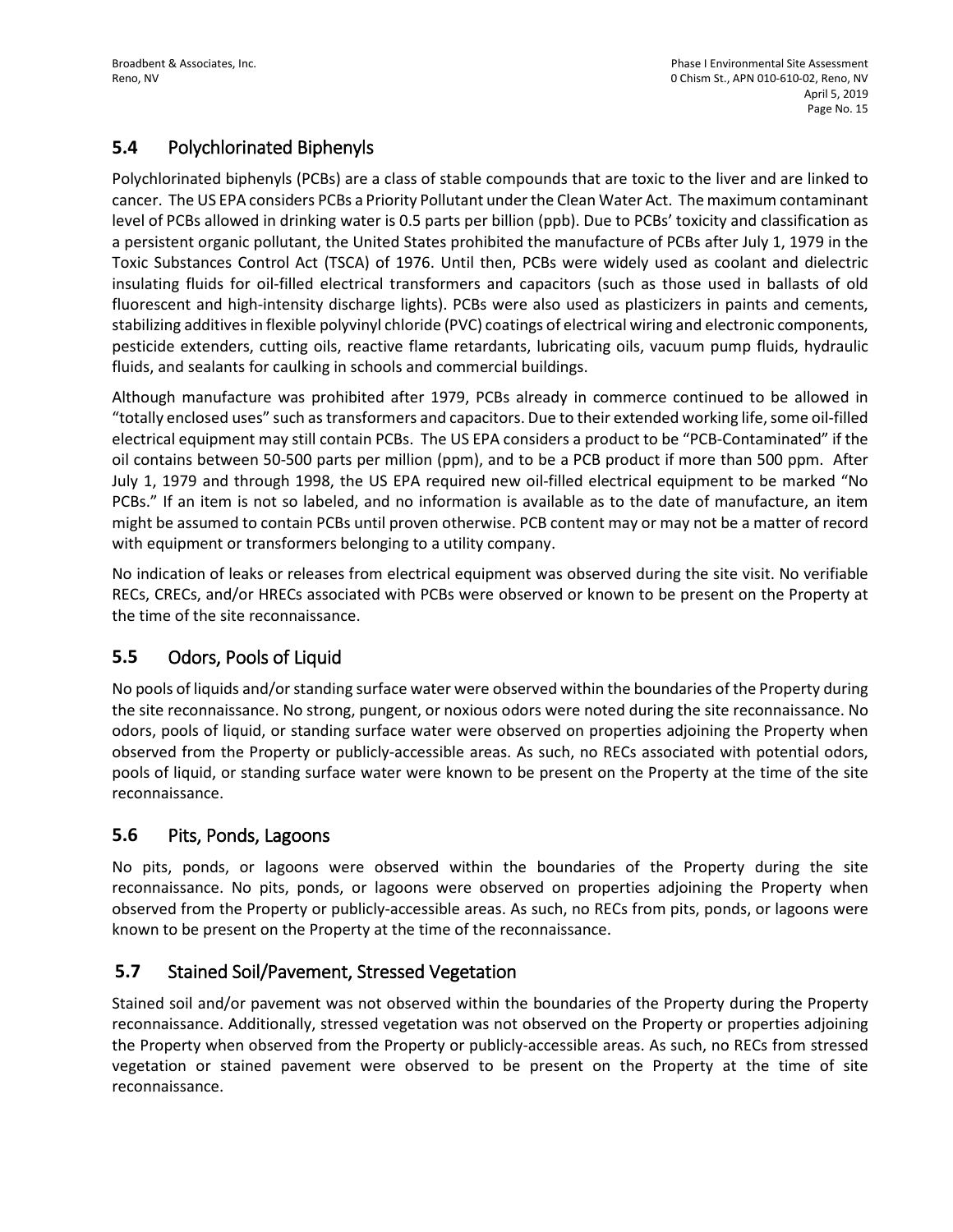## **5.8** Indications of Solid Waste Disposal

Evidence of solid waste disposal was observed on the Property during the reconnaissance visit. Various trash was observed on the Property. Solid waste is not a part of the definition of a REC. Consequently, no RECs from solid waste disposal are known to be present at the Property. However, the potential exists for a REC to be concealed by the solid waste.

# **5.9** Water, Storm Water, and Wastewater

Evidence of constructed storm water management drainage channels was observed along Chism St. south of the Property. A storm water drain was located on the southeastern portion of the Property. No evidence of on-site current or historic water supply wells, or historic wastewater systems was observed within the boundaries of the Property during the Property reconnaissance or discovered during interviews or records review. As such, no RECs from water, storm water, or wastewater were known to be present on the Property at the time of the reconnaissance.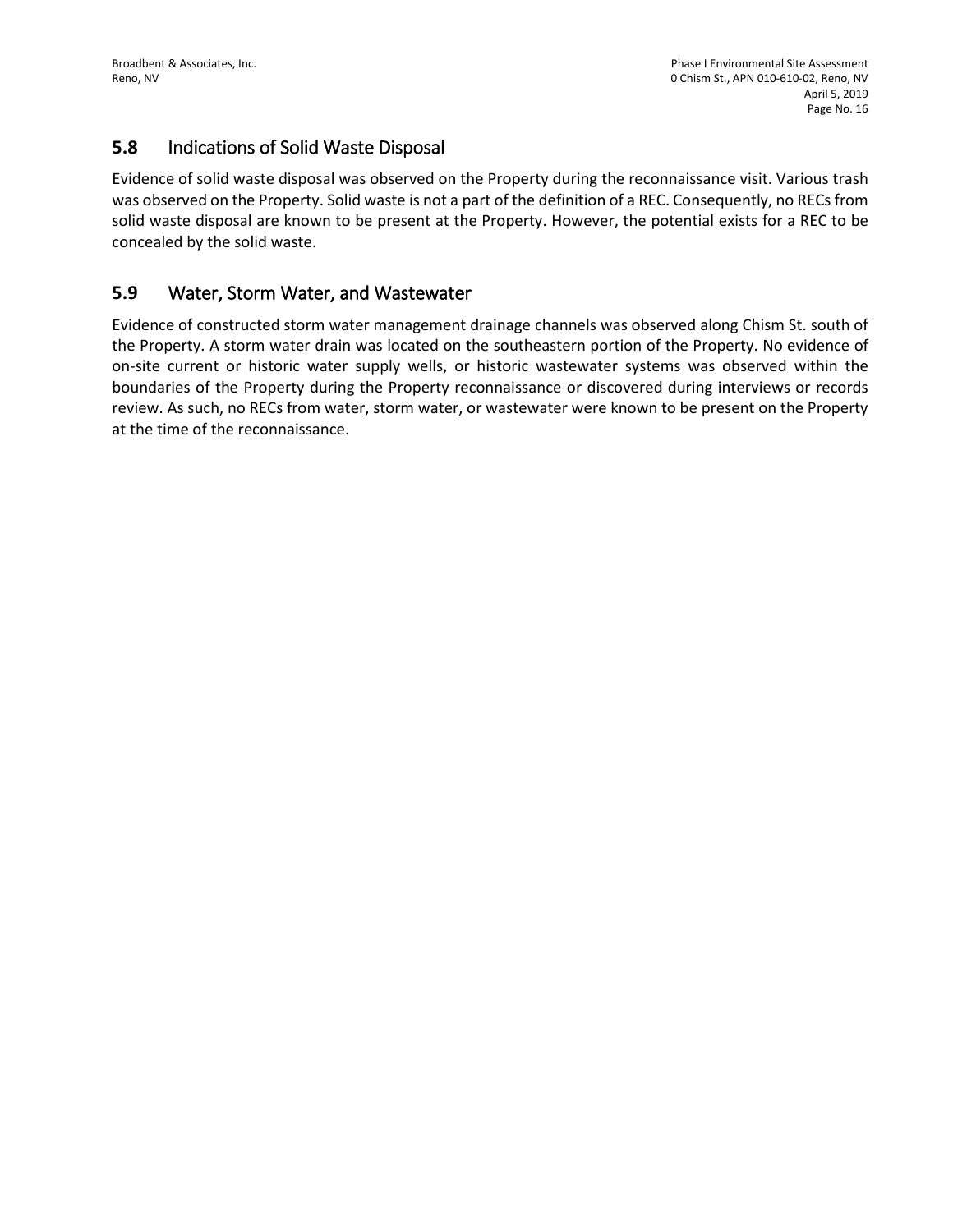# **Section 6: Interviews**

The following interviews were conducted in accordance with the requirements of ASTM E1527-13.

#### **6.1** Interviews with Past and Present Owners and Occupants

Interviews were conducted with the following individuals. Use-Provided Information Questionnaires completed by the interviewees are provided in Appendix B. The Site Monitoring and Artifact Agreement can be found in Appendix B.

| <b>Role</b>     | <b>Title</b> | <b>Name</b>    | Company      | <b>Method</b> | <b>Comments</b>              |
|-----------------|--------------|----------------|--------------|---------------|------------------------------|
| <b>ESA User</b> | Property     | Ms. Lori Miles | City of Reno | Questionnaire | Archeological site - closed. |
|                 | Agent        |                |              |               | Site Monitoring and Artifact |
|                 |              |                |              |               | Agreement (See Appendix B).  |
|                 |              |                |              |               | No known environmental       |
|                 |              |                |              |               | liens or contamination       |
|                 |              |                |              |               |                              |

Review of the Site Monitoring and Artifact Agreement indicates that the Property parcel (010-610-02) and adjacent parcels (010-610-01 and 010-610-16) have a covenant between the City of Reno, the Redevelopment Agency of the City of Reno, and the Reno Sparks Indian Colony (RSIC) to uphold the Site Monitoring and Artifact Agreement (Appendix B).

In 2001 construction of the railroad subsurface transportation corridor known as the ReTRAC project involved Federal grants and oversite from the Federal Highways Administration which required Section 106 Consultation for the National Historic Preservation Act. Consultation resulted in the need for archaeological monitoring of ground disturbing activities throughout the course of the ReTRAC project. Archaeological monitors discovered significant archaeological deposits in the vicinity of the Property which resulted in the treatment of the deposits within the project corridor and the creation of a Covenant between the Owner (City of Reno) and the RSIC for future consideration of adjoining parcels.

Because of the potential for buried archaeological deposits the City and the RSIC entered into a covenant whereas any Owner who takes title or has interest in the Property must uphold the Site Monitoring and Artifact Agreement. This Agreement includes:

- Notification to RSIC of notice of sale or lease of site
- Notification to RSIC up to 4 days in advance of ground disturbing activities
- Allotment for an RSIC Monitor to be present for any ground disturbing activities
- Stipulations for actions if artifacts are discovered on the Property

During construction for ReTRAC artifacts and buried archaeological remains were encountered adjacent to the Property therefore, there is a strong possibility that buried archaeological deposits and artifacts exist on the Property. Any transfer of ownership or ground disturbing activities require compliance with the Covenant. If Federal dollars or oversite are involved with the future use or sale of the Property, or if the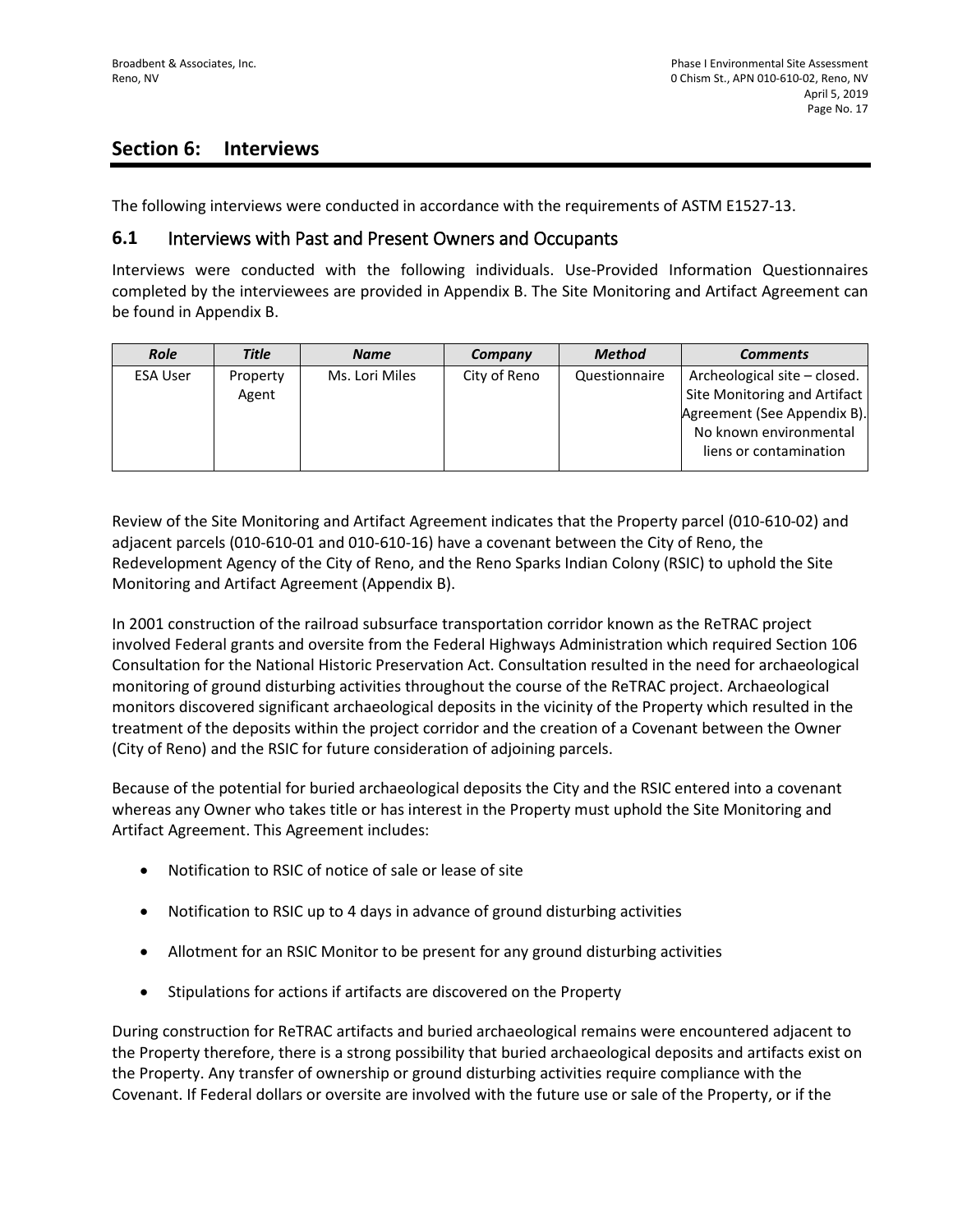purchaser is taking or using federal grants or dollars then Section 106 Consultation would be required in addition to upholding the terms of the covenant.

No RECs, CRECs, and/or HRECs were noted relative to the Property based on review of information gathered via interviews.

## **6.2** Interviews with State and/or Local Government Officials

Broadbent contacted the Nevada Division of Environmental Protection (NDEP) and Washoe County Health Department (WCHD) with regard to reported environmental issues at the Property. No environmental records were found in regard to the subject Property.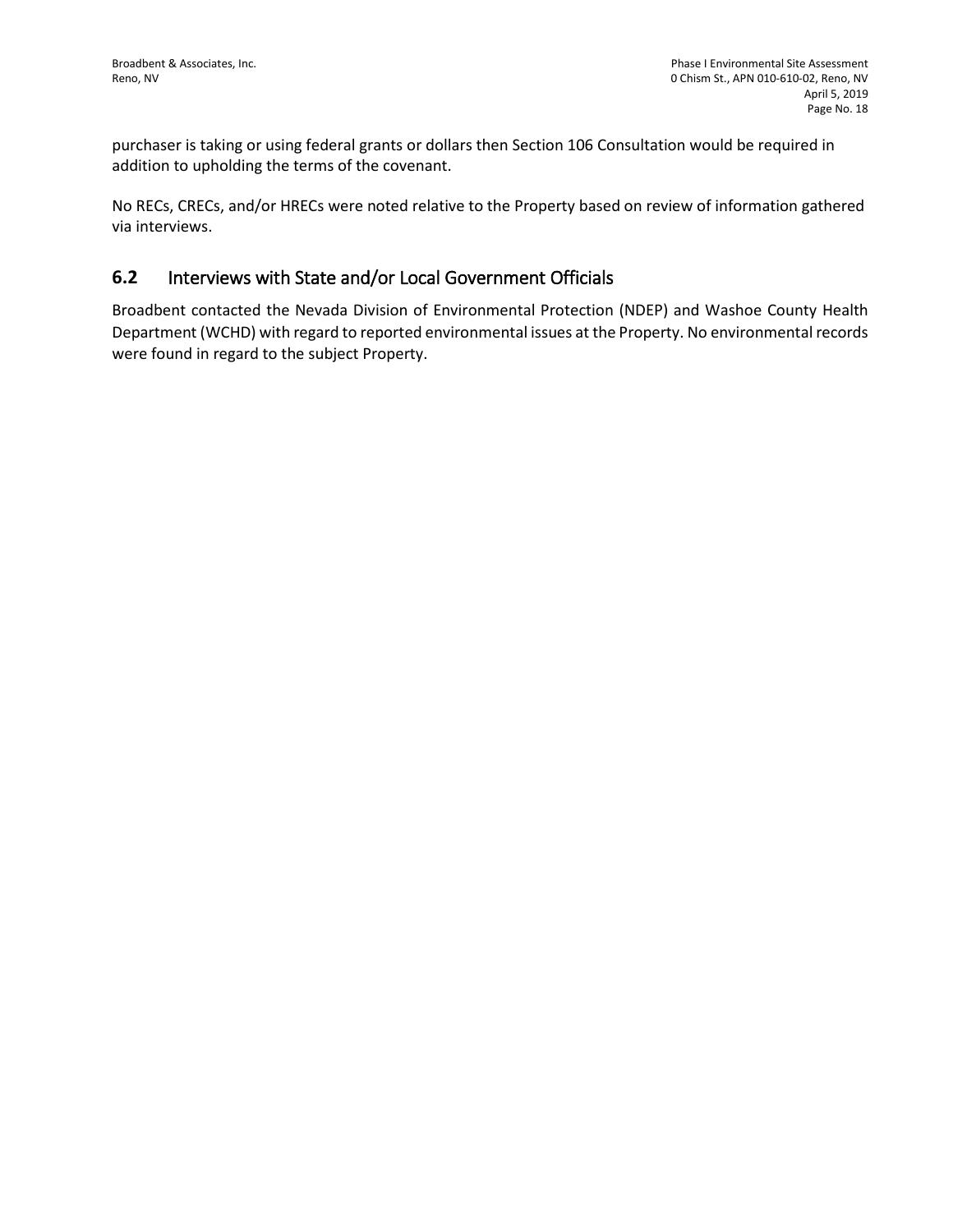# **Section 7: Data Gaps**

A data failure is failure to achieve the historical research objectives of ASTM E1527-13. A data gap is the incompleteness in activities required in this practice. The following data gaps occurred during conduct of this ESA: Recorded land title records were not provided by the client and County and City development records were not reviewed, and no coverage of Sanborn Fire Insurance maps was provided for the target Property, only the area east of the Property was covered by the Sanborn Fire Insurance maps. No City Directory coverage was provided for the target Property.

Based on the experience and good faith efforts of the environmental professionals responsible for conducting and reviewing this ESA, the above data gaps do not constitute a data failure and are not significant enough to affect identification of recognized environmental conditions on the Property.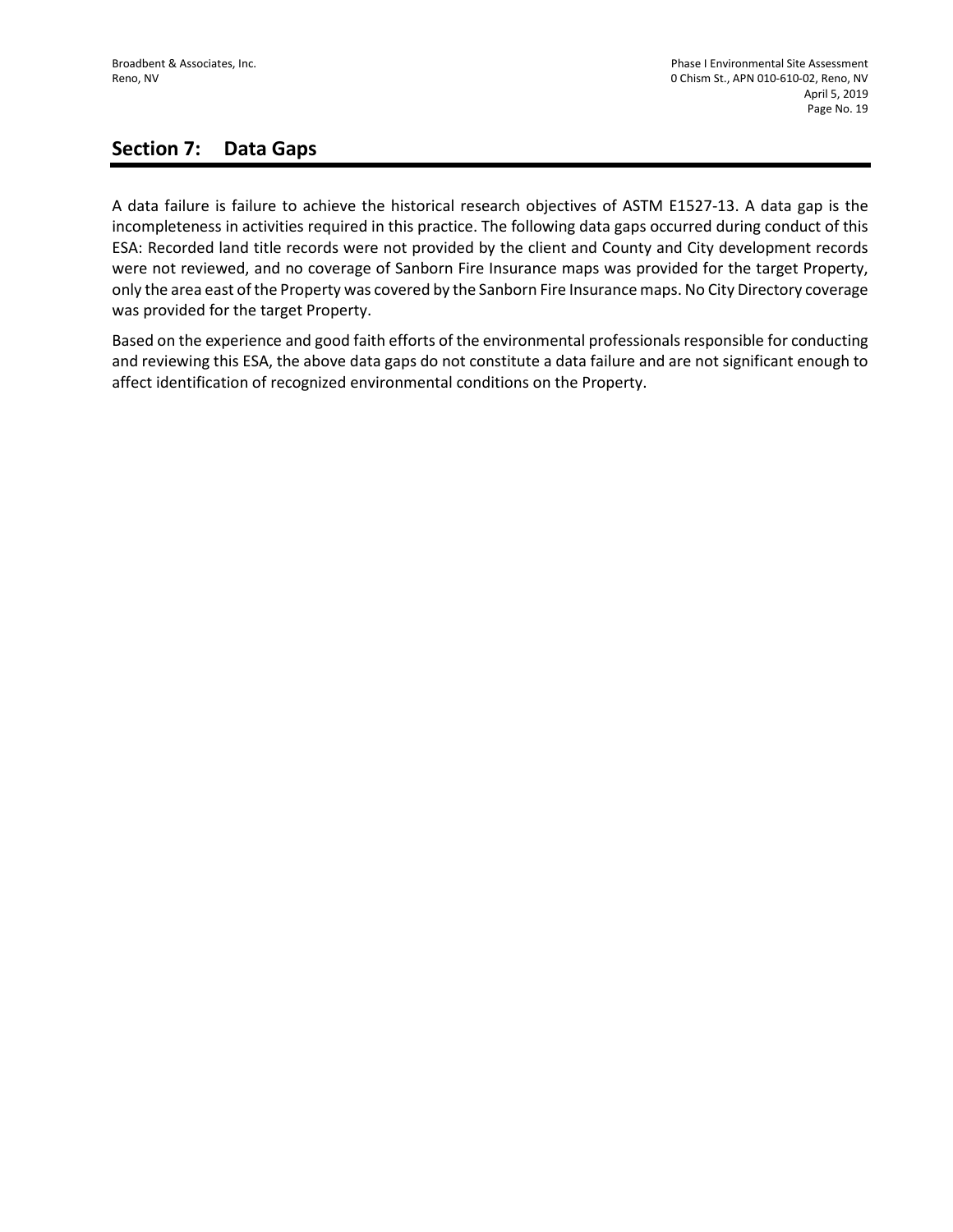# **Section 8: Findings**

Findings of the ESA have been discussed throughout the body of this report and are tabulated below.

| <b>Report Section</b> |                                            | <b>REC</b><br>(Y/N) | <b>CREC</b><br>(Y/N) | <b>HREC</b><br>(Y/N) | <b>De Minimis</b><br><b>Conditions</b><br>(Y/N) | <b>Comments</b>                                                                                   |
|-----------------------|--------------------------------------------|---------------------|----------------------|----------------------|-------------------------------------------------|---------------------------------------------------------------------------------------------------|
| 2                     | <b>Site Description</b>                    | N                   | N                    | N                    | N                                               | Vacant industrial lot                                                                             |
| 3                     | <b>User-Provided</b><br><b>Information</b> | N                   | N                    | N                    | N                                               | Former archeological site<br><b>Site Monitoring and Artifact Agreement</b>                        |
| 4                     | <b>Records Review</b>                      | N                   | N                    | N                    | N                                               | <b>None</b>                                                                                       |
| 5                     | <b>Site</b><br>Reconnaissance              | N                   | N                    | N                    | Υ                                               | <b>None</b>                                                                                       |
| 6                     | <b>Interviews</b>                          | N                   | N                    | N                    | N                                               | <b>Site Monitoring and Artifact Agreement</b><br>No known environmental contamination or<br>liens |

As indicated above, this assessment has revealed no RECs, CRECs, or HRECs in connection with the Property.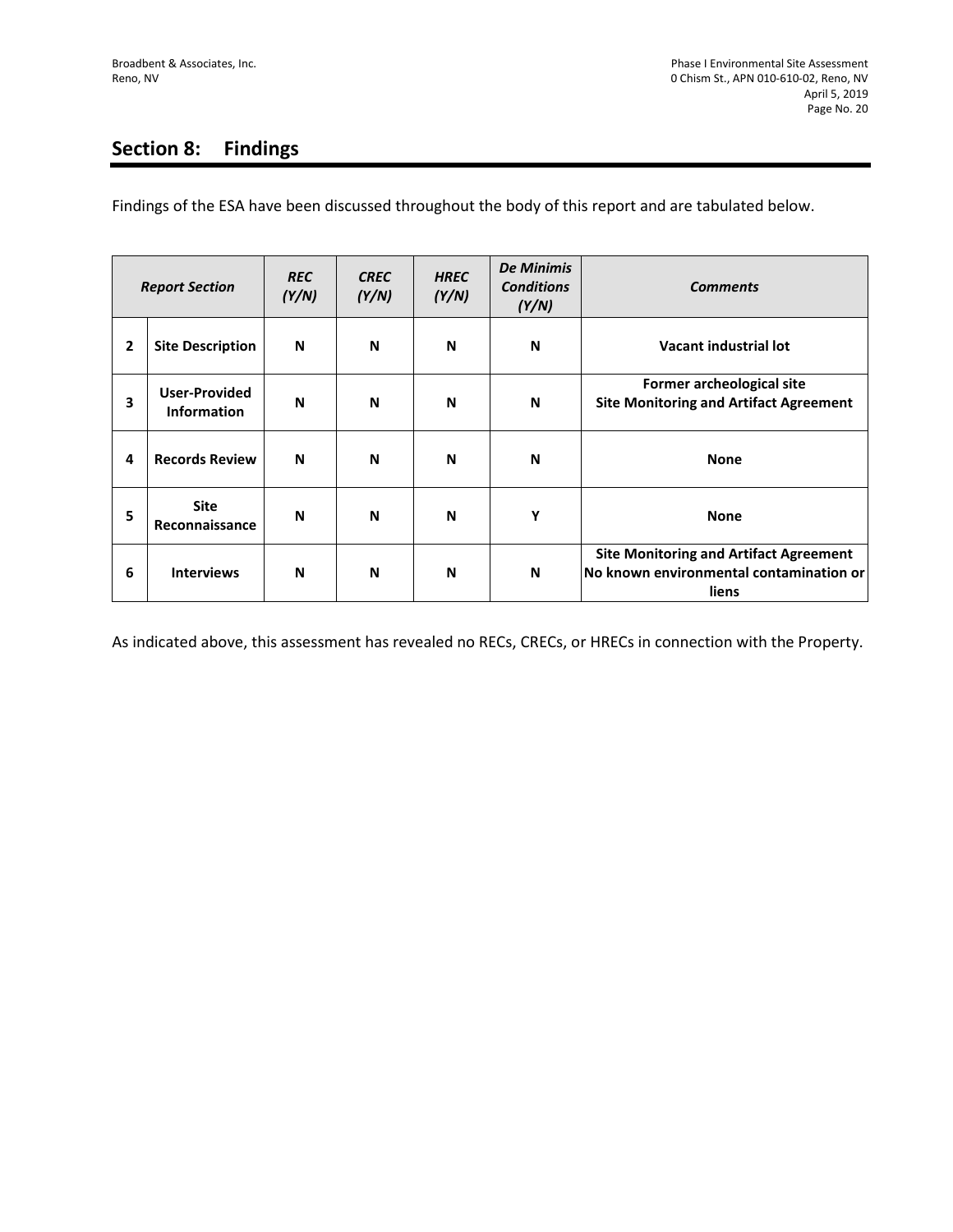# **Section 9: Conclusion**

Broadbent has conducted this ESA in conformance with the scope and limitations of ASTM Practice E1527-13 for the Property located at 0 Chism St., APN: 010-610-02, Reno, NV. Exceptions to, or deviations from, this practice are described in Section 1.4 of this report.

This assessment has revealed no recognized environmental conditions in connection with the Property.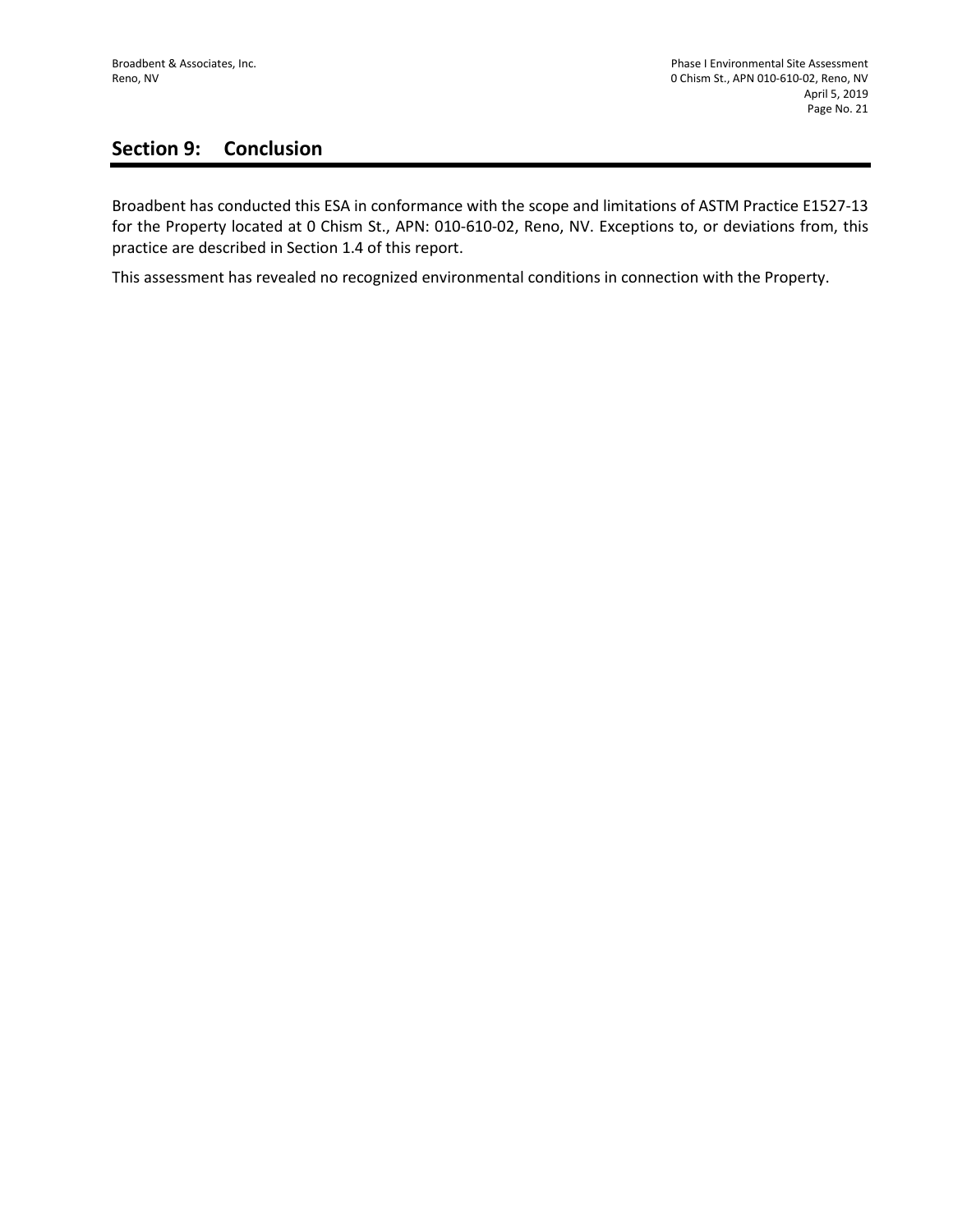# **Section 10: Limitations & Exceptions of Assessment**

Broadbent prepared this report for the use of NDEP and the City of Reno. This ESA is based on review of the site description, User-provided information, readily ascertainable environmental records, and results of site reconnaissance and interviews. This ESA was conducted in accordance with generally accepted environmental practices and procedures, as of the date of the report. Reputable environmental professionals practicing in this or similar localities conducted the services employing a degree of care and skill ordinarily exercised under similar circumstances. Findings and conclusions were made using methodologies employed per ASTM International Practice E1527-13 described by ASTM International as representing good commercial and customary practice for conducting an ESA of a property for the purpose of identifying RECs. No other warranties are implied or expressed.

No environmental sampling and associated analyses were undertaken for this ESA report. It is possible that variations in conditions could exist beyond points explored in this investigation.

This report represents professional opinion and judgment, which are dependent upon information obtained during the performance of consulting services. Environmental conditions may exist at the Property that cannot be identified. Conclusions are based, in part, on information supplied by others, the accuracy or sufficiency of which may not be independently reviewed. No investigation can be thorough enough to exclude the presence of hazardous materials at a given site; therefore, if no hazardous materials are identified during an assessment, such a finding should not be construed as a guarantee of the absence of such materials on a property, but rather the results of services conducted within project scope, cost, and other real limitations.

Opinions presented apply to conditions existing at the time services were conducted. Broadbent is unable to report on, or accurately predict events that may impact the Property following performance of the described services, whether occurring naturally or caused by the actions of others. Broadbent assumes no responsibility for conditions it is not authorized to investigate or conditions not generally recognized as environmentally unacceptable at the time services are conducted. Broadbent is not responsible for change in applicable environmental standards, practices, laws, or regulations following performance of services.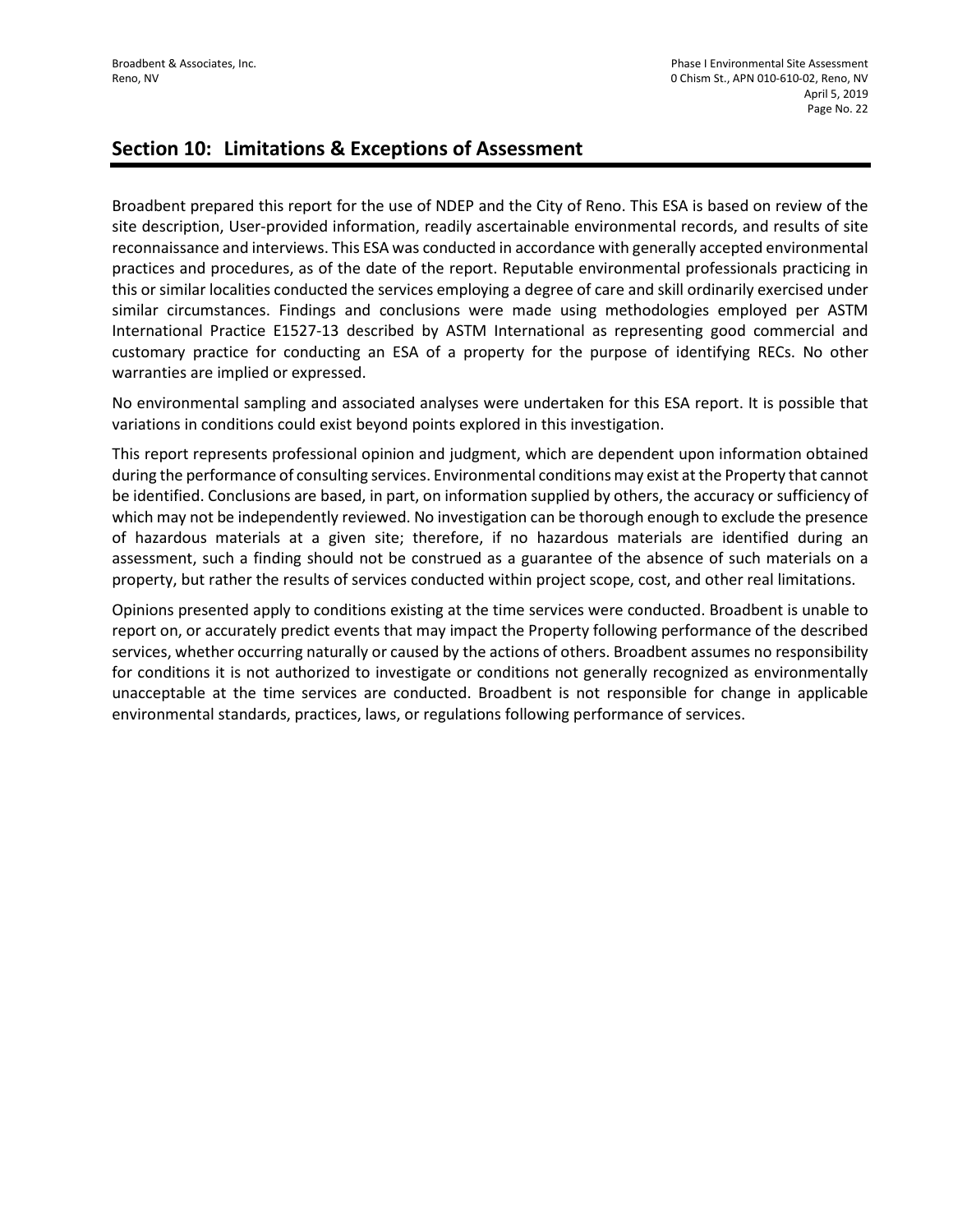# **Section 11: Certification Statement & Signatures**

As required by 40 CFR Part 312.21(d), I declare that, to the best of my professional knowledge and belief, I meet the definition of an Environmental Professional as defined in §312.10 of this part. I have the specific qualifications based on education, training, and experience to assess a property of the nature, history, and setting of the subject Property. I have developed and conducted the all appropriate inquiries in conformance with the standards and practices set forth in 40 CFR Part 312. My qualifications as an Environmental Professional are presented within Appendix G.

#### **BROADBENT & ASSOCIATES, INC.**

Signature:

Fred C <u> Communication and the second second in the second second second in the second second second in the second second second second second second second second second second second second second second second second second se</u>

Name: Brandon Reiff Title: Senior Geologist Date: <u>April 5, 2019</u> Registration No.: 2300 State of: NV